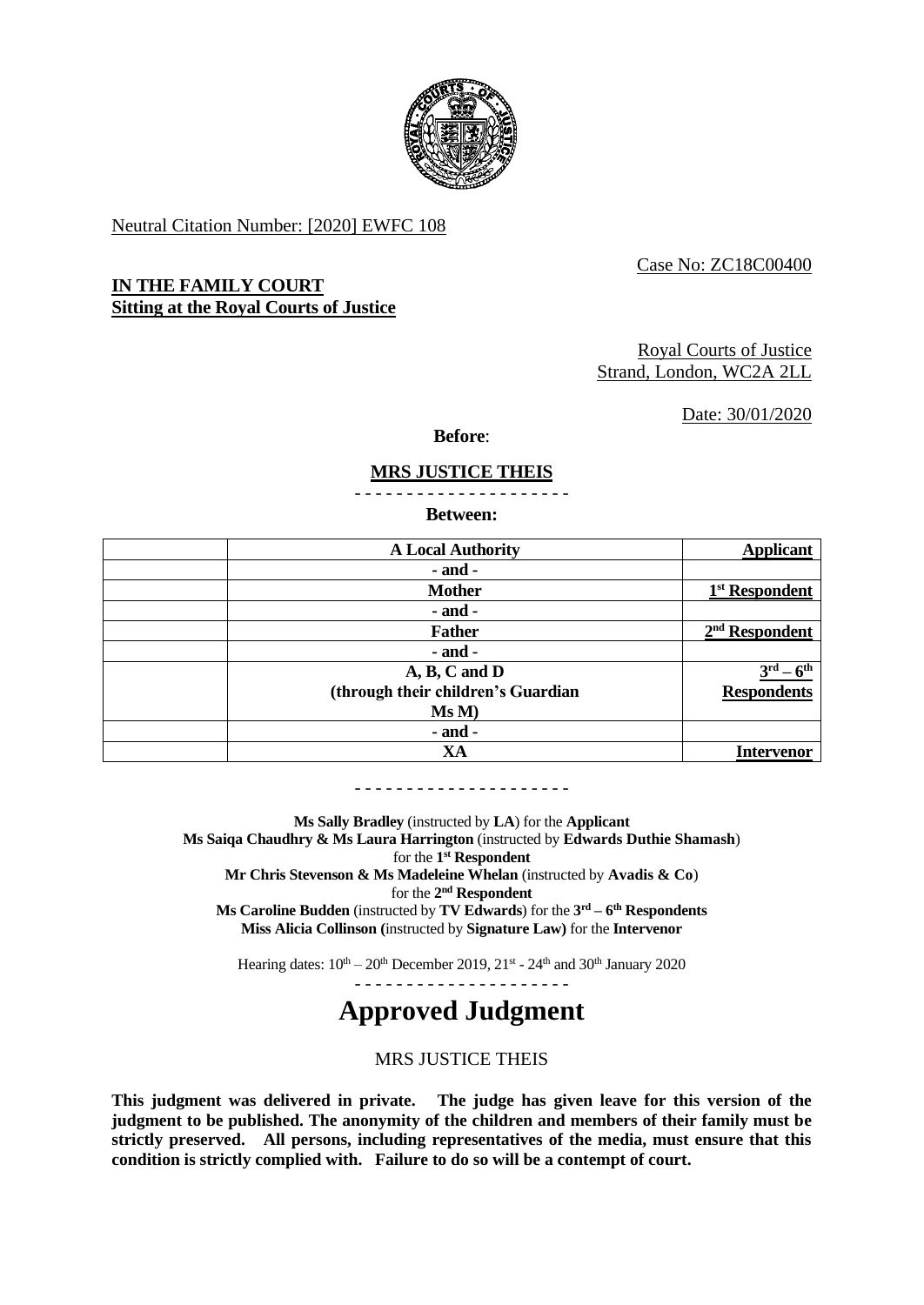# **Mrs Justice Theis DBE**:

# **Introduction**

- 1. This matter concerns a fact-finding hearing relating to 4 children A a boy, 13 years, B a girl 11 years, C a girl 9 years and D a girl 5 years. The children have been in the care of the applicant local authority since June 2018. The other parties are the children's parents, the children themselves (through their Children's Guardian) and the intervenor, XA, against whom the local authority seek findings.
- 2. The parties have been able to agree a significant number of matters that the local authority rely on to establish that the children were suffering or are likely to suffer significant harm. They are set out in a schedule agreed between the parties dated 25 July 2019. They largely relate to neglect of the children's physical, emotional and education needs and include matters such as failure to ensure the children attended school, medical appointments and general failure to meet their basic care needs (such as dental hygiene).
- 3. The event that caused the local authority to issue these proceedings was the discovery that the three younger children had Neisseria gonorrhoea at multiple sites. The fact of the infection is not in dispute, what is in issue is how the children came to be infected with gonorrhoea, and whether the parents failed to protect the children from harm. In addition, there is a separate issue regarding recent allegations made by A that his father had hit him on the hand with a wooden spoon and made A face the wall and the mother failed to protect A from such harm. The findings sought are set out in a composite schedule of findings dated 13 December 2019.
- 4.The three main reasons why these proceedings have taken so long (over 18 months) to be determined are
	- (1) A previous fact-finding hearing in October 2018 was the subject of a successful appeal in March 2019 resulting in a direction from the Court of Appeal for a rehearing. *Re B (Children: Uncertain Perpetrator) [2019] EWCA Civ 575.*
	- (2) Enquiries made since March 2019 revealed that another person, XA, living in the same house as the mother and children at the relevant time had the gonorrhoea infection with the result that XA intervened in these proceedings as the local authority sought a finding that the children contracted gonorrhoea as a result of sexual abuse by XA.
	- (3) The final hearing was adjourned twice (August and October 2019 due to disclosure issues) and was scheduled to conclude on 20 December 2019. It had to be adjourned part heard as XA was initially not available, and then was not able to give oral evidence in the December hearing.
- 5. A welfare hearing was listed in February 2020 to determine what orders will meet the future welfare needs of these four children. As a result of the delay caused by XA's unavailability that hearing has been adjourned from February until May.
- 6. The unavoidable delay in dealing with these proceedings has placed unimaginable pressure on the adults involved and had a detrimental impact on these children. It is fortunate they have been able to have continuity of foster placement.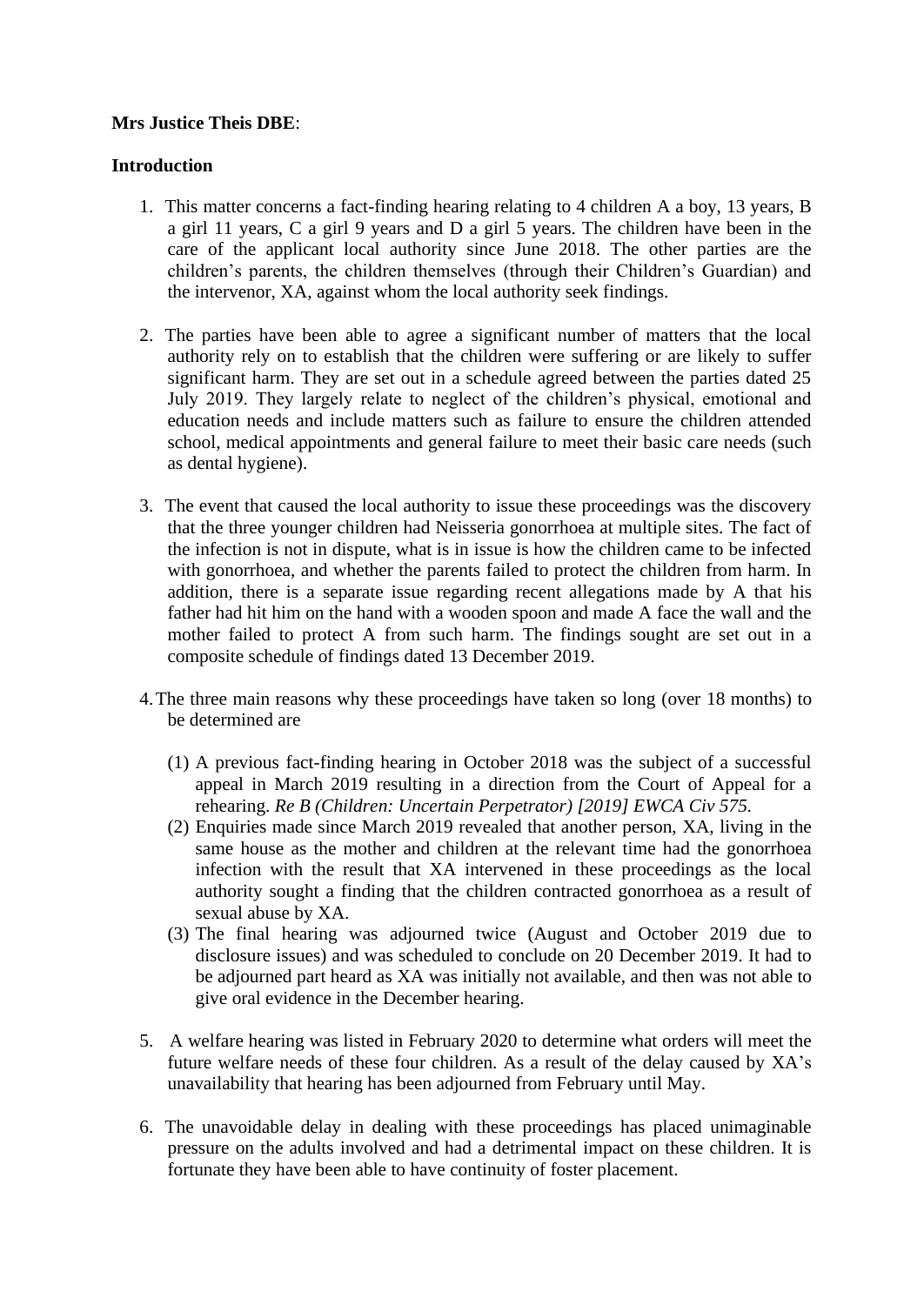7. One matter that has been of concern to this court (highlighted in the judgment in the Court of Appeal at paragraph 56) has been the delay in essential enquiries being made about who was living in the property where the children were staying at during the relevant time. Although it has not been a matter of specific investigation during this already complex hearing, it was not until directions were made by this court in April 2019 that any effective steps were made to contact and then seek statements from those living in the property. That was ten months after the proceedings had been started. The application is made by the local authority, the burden of proof is on them. It is for the local authority to secure the primary evidence (either itself or through other agencies) they rely upon and for them to undertake the necessary steps to obtain that evidence without delay.

# **Relevant background**

- 8. The parents have been together for a number of years. From the matters that have been agreed between the parties it is clear they have lived a transient lifestyle for some time, in particular following their eviction from their home in August 2017.
- 9. Prior to that there had been previous referrals to the local authority around such matters as the lack of consistent attendance at appointments for speech and language therapy, the children's poor school attendance and concern about their low weights.
- 10. An initial child protection conference took place in 2011 on the grounds of neglect. Social work support continued in 2012 and the category in the child protection plan was extended to include emotional abuse. In late 2012 the family moved and the child protection plan was transferred to the receiving local authority, which concluded the children should remain under a child protection plan under the category of neglect.
- 11. This was continued in 2013, with concerns being raised about allegations by A about the parents' behaviour towards him (including taping his mouth), which the parents denied. In January 2014 despite continuing concern about the children's school attendance and at appointments with professionals the decision was taken to change the structure to a child in need plan, with the parents agreeing to work with professionals.
- 12. In July 2016 there was a referral to the Family Service with home visits being undertaken by a family support worker in July and August. After that there was no engagement by the family with the Service and they closed the case in October 2016.
- 13. During 2017 there were several referrals to the local authority raising concerns regarding the welfare of the children. These referrals did not result in any further action being taken by the local authority. During a visit by the health visitor in June 2017 the parents said they did not need support.
- 14. In August 2017 the mother and children were evicted from their property with rent arrears of over £6,700. The family were placed in temporary accommodation in another area by the local authority, whilst further investigations were completed. In November 2017 the mother was informed that she had made herself intentionally homeless and that she would need to vacate the temporary accommodation by November 2017. In fact, they didn't leave that property until February 2018. During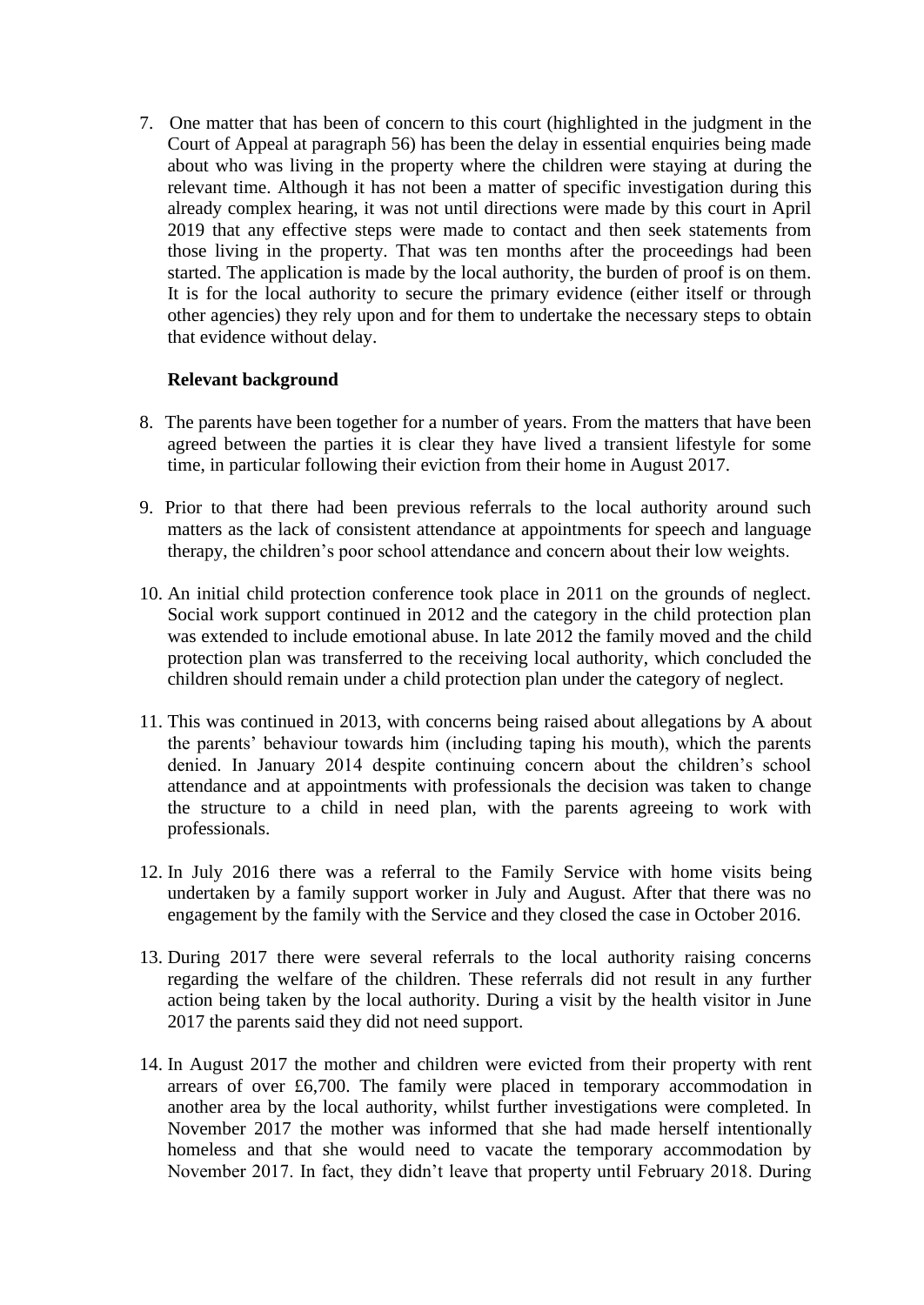this period the children's school attendance was erratic, in part caused by the long journey from the temporary accommodation although the school sought to liaise with the parents.

- 15. In early March 2018 the mother and children moved to another property in another area. This was the family property of a friend of the mother's, G. She lived there with her sister, F, and their two children, XA and E respectively. The property was owned by G's parents, who also lived there. The parents each had significant health and care needs, which were provided by G and F, and the wider family. The mother had known G for a number of years as they had previously worked together and had remained in touch. G had initially agreed for just the mother and the three girls to stay there but in fact did not prevent A staying as well. G thought it was only for a few days, in fact they stayed about three months until early June. The mother and children slept in E's bedroom on the second floor of the property, where they shared two single beds
- 16. F and G had bedrooms in the basement, on the ground floor there was a sitting room, bathroom, separate toilet and G's father's bedroom. On the first-floor landing there is a kitchen and on the first floor a dining room and two bedrooms occupied by XA and G's mother respectively.
- 17. The father stayed in another area; between two addresses he was able to stay at. Initially there was some uncertainty (due to the inconsistent accounts given by the parents) about whether the father stayed over at the address where the mother and children were living and/or whether the children divided their time between this address and the father's addresses. As the evidence unfolded it became clear that between March and June the children were based with their mother at G's home, with the father visiting regularly, either to take them to school or to spend time at the home. According to G at the start he would move around the home until she asked him to limit himself to remaining in the sitting room, which he did. Also, the evidence points towards the visits becoming less frequent over time. During this time inconsistent information is recorded as being given by the parents to the professionals, for example to the school on 28 March the parents state they are staying at a friends' address in the same area as where the father is residing. There remained concern about the children's poor school attendance and in April 2018 the family were allocated a family support worker, Ms W.
- 18. At a meeting with the school on 9 May 2018 the father is recorded as informing the school that he will need to ask the mother for the details of the address where the children are living. The following day he is recorded as informing the school that his friend's address should be used on any referral to social services.
- 19. On 11 May 2018 there is a record of the father informing Ms W that the children were living between two addresses, his and with the mother. In his oral evidence the father sought to explain away these accounts by saying that he was describing what arrangements the parents were hoping to make for the children.
- 20. On 15 May 2018 the mother noticed a discharge in D's underwear and described her as itching and being uncomfortable. She said she told the father on the same day. When he visited later, he looked at D and said the position should be monitored. It did not improve, and the parents agreed the father would take D to the GP.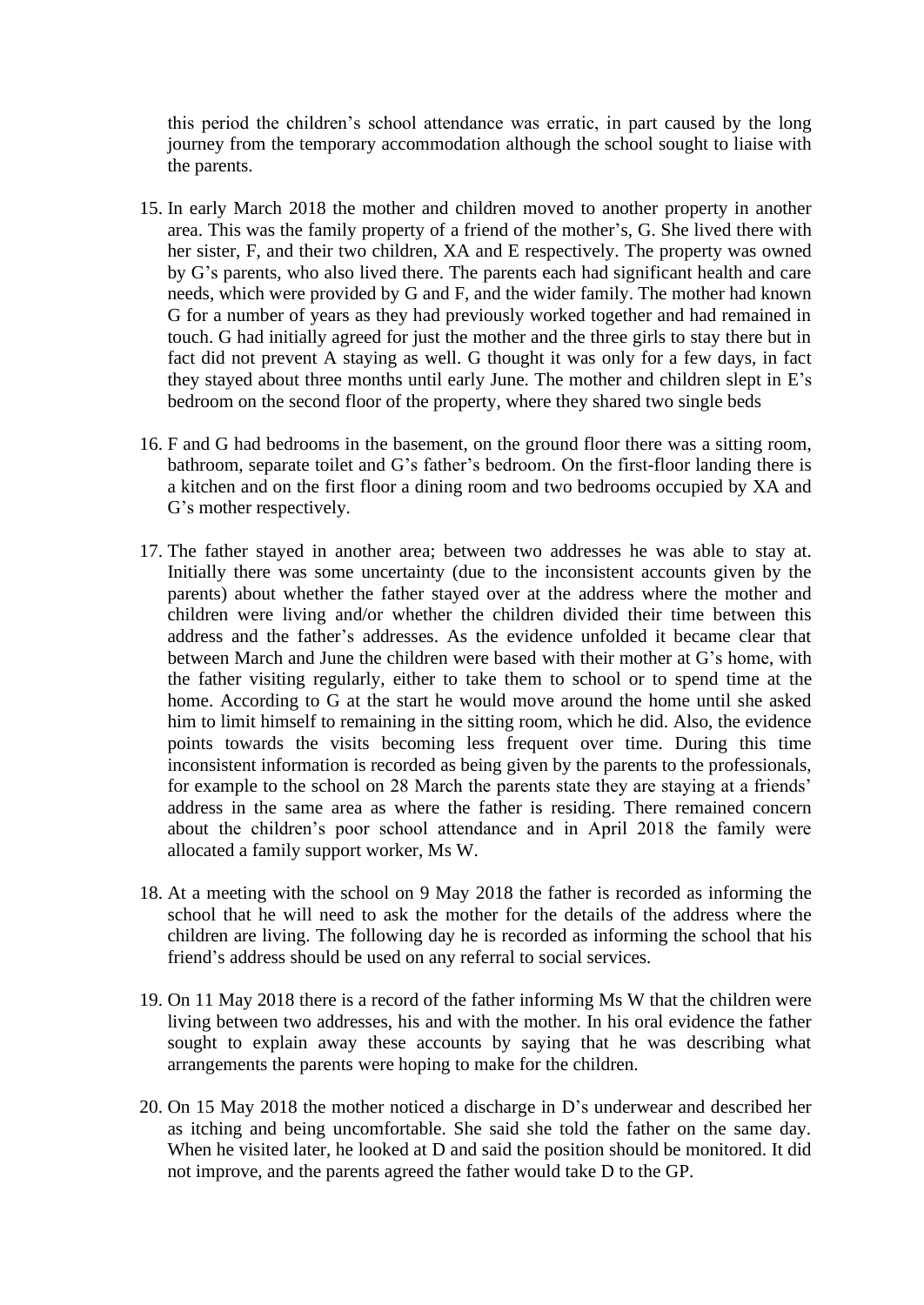- 21. On 17 May 2018 the father took D to the GP they were registered with. He said he arranged to meet the mother after the GP visit so she could take D home to G's address and informed her of the need to arrange a follow up appointment. Vulval swab and urine tests were taken. The urine sample was, in fact, insufficient for testing. The father is recorded as informing the GP that the family are living with friends in another area as they have been evicted from their home.
- 22. Gonorrhoea was grown on the vulval swab and the GP contacted on 21 May 2018. This resulted in a referral being made to Dr P, Safeguarding Lead at the local Hospital and Children's Services, who in turn referred the matter to the police to try and establish where the children were living. On 21 May the mother failed to attend a prearranged appointment with Ms W and there was no record of the father having informed Ms W of the trip to see the GP.
- 23. On 23 May 2018 DS T contacted Dr L at the Sexual Assault Referral Clinic to ascertain the likely causes of transmission of gonorrhoea including non-sexual. In an email exchange she stated that whilst sexual transmission was the most common route, there had been an increasing number of cases resulting from overcrowded and unhygienic living conditions.
- 24. On 25 May 2018 the mother and D attended the GP when the mother was informed of the results of the test and that repeat swabs were required. The mother was recorded as responding that whilst she knew gonorrhoea was an STI she stated the children were living in shared accommodation with shared toilets with four other adults and on one occasion D used the seat before the mother had wiped it. Repeat urine, vulval, low vaginal rectal and throat swabs were taken from D by the GP, which were shown to be positive for gonorrhoea (save for the urine test which was insufficient). The physical examination of D showed some redness of the vulva and minor discharge. The mother was not willing to disclose the address where she and the children were staying, saying it is her friend's home and she doesn't wish to disclose it. The mother gave an address in the area where the father was residing for correspondence. Urine testing of the mother was negative for gonorrhoea. The oral evidence was unclear as to what, if anything, the father knew of this appointment, although the school records indicate the father had taken the older children to and from school that week, so he would have collected the children from and returned them to G's address where they were staying and seen the mother.
- 25. On 31 May 2018 the records show Dr P, safeguarding lead, contacted the father by telephone to inform him of the positive second tests for D and arrange for the other children to attend to be tested on 4 June. This step followed decisions made at a strategy meeting on the same day.
- 26. In her oral evidence the mother said she did not inform the father of the tests being positive for gonorrhoea prior to the father being informed of them by Dr P on 31 May 2018. Her reason for not doing so was that further testing was required. The father in his oral evidence said he had spoken to the mother after his telephone call from Dr P, although this was not referred to in his written statements. In his subsequent police interview in early June he stated he did not know about the children being infected with gonorrhoea until after their arrest on 4 June.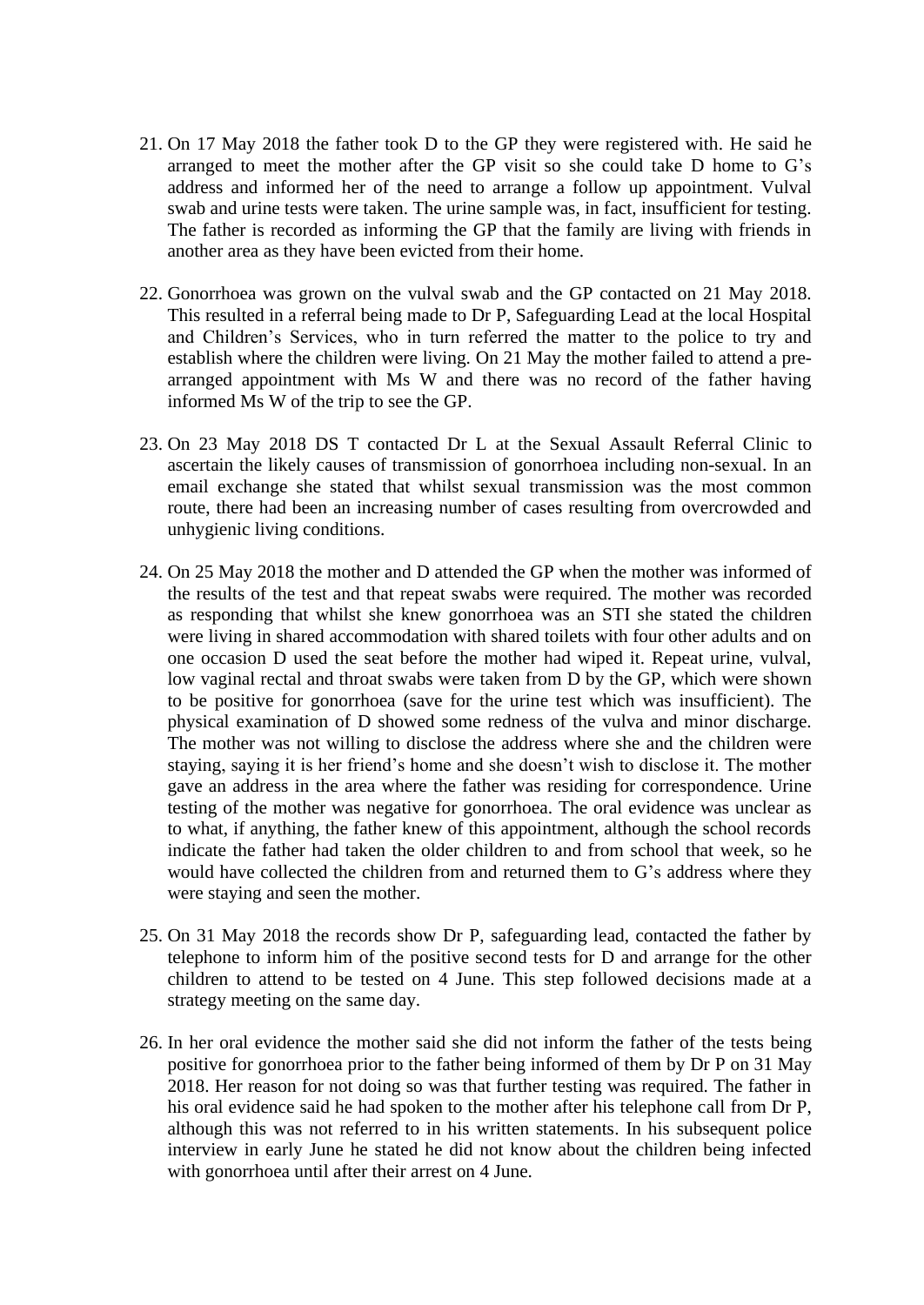- 27. On 4 June 2018 the mother attended the GP surgery with all four children. Dr P was present. In her evidence she described the mother being about an hour and a half late for the appointment and the steps she took in speaking to the mother away from the children, speaking to the children on their own and informing the mother of the steps taken to inform the local authority. Throat and vulval swabs were taken from B and C, as well as urine tests. A gave a urine test and throat swab but refused genital swabs. B and C were examined, both had some redness to the vulval area and B had a white discharge in the vulva. According to the mother in her oral evidence she noticed a discharge from B and C on 3 June and informed the father. This was not mentioned in written statements by the parents. The mother and children returned back very late that evening to the address where they were staying, when the mother was arrested on suspicion of sexual assault. The police established the address through surveillance. The father was also arrested on the same grounds and both parents were bailed to their respective addresses. The children were placed with foster carers, where they remain living. Both parents denied sexual assault and were interviewed by the police, each gave a prepared statement and thereafter gave no comment interviews. The mother returned back to G's address where she had been staying with the children for the next two weeks, then joined the father at the accommodation they now both reside at.
- 28. On 6 June 2018 the father was tested for gonorrhoea, the results on 8 June were negative.
- 29. The results of the tests from the three girls confirmed the presence of gonorrhoea on all sites tested. The tests for A were both negative.
- 30. The local authority issued care proceedings on 5 June 2018 and following the making of an emergency protection order on 7 June 2018, the children were made the subject of interim care orders on 13 June 2018.
- 31. On 13 June 2018 permission was given to instruct Dr Ghaly and on 30 August 2018 permission was given for a psychological assessment of the mother.
- 32. B, C and D were ABE interviewed on 25 July 2018 and A on 12 September, no allegation of sexual abuse was made by any of the children.
- 33. On 17 September 2018 the local authority contacted the police to ask what further investigations were being undertaken in respect of the residents at the property where the mother and children had been staying and to raise the unsatisfactory nature of the ABE interviews.
- 34. Two days later, on 19 September 2018, PC N attended the address where the mother and children had been staying and spoke to D. From the description she gave, PC N formed the view that there was little opportunity for someone to be alone with B, C and D as they were always either with their mother or playing with the neighbour's cat in the front garden. No police statements were taken from the occupants at that stage.
- 35. On 22 September 2018 contact was reinstated for the children with their parents, once every two weeks supervised.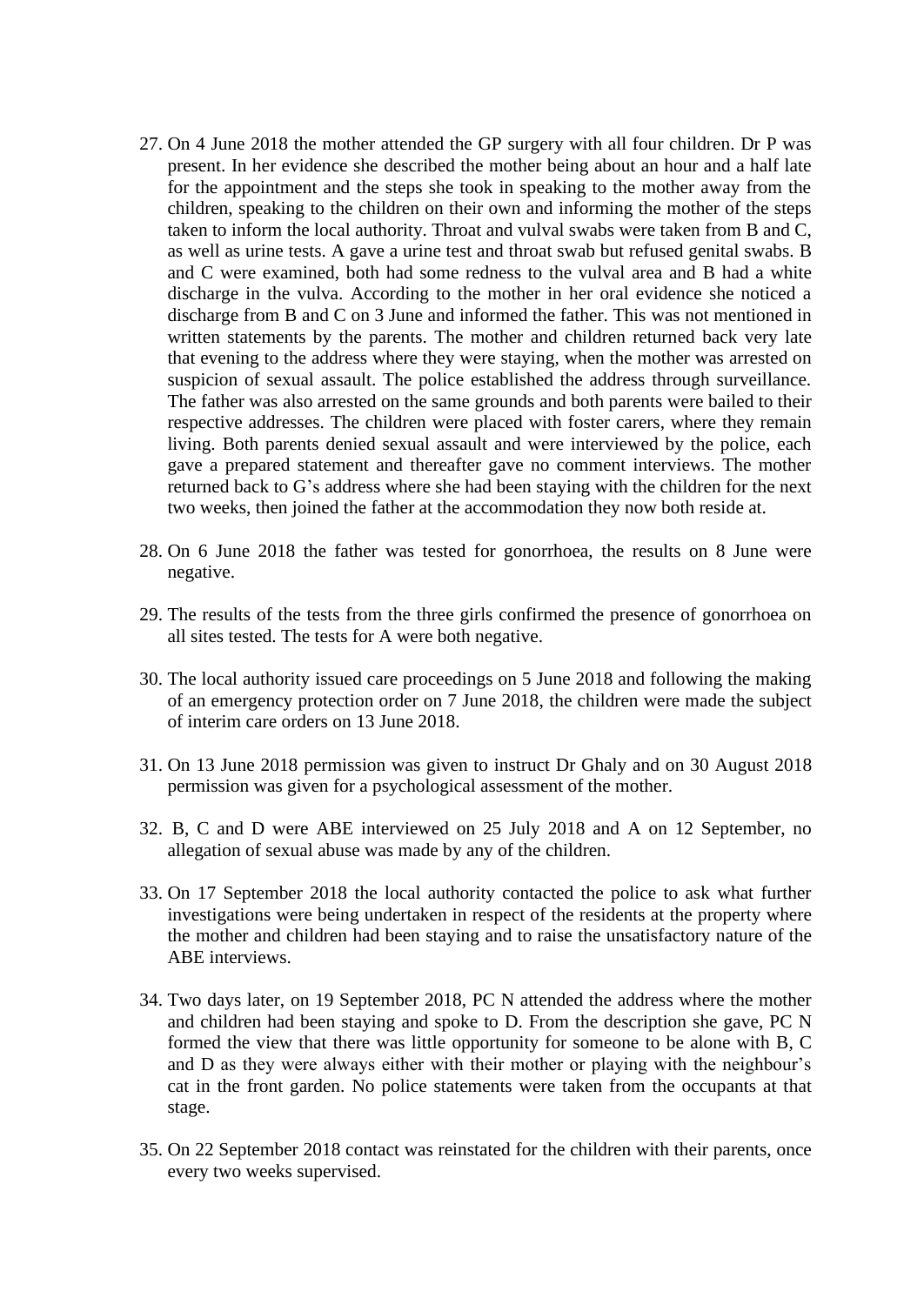- 36. A three-day fact finding took place before HHJ Meston Q.C. from  $1 3$  October 2018, with the judgment being given on 24 October. Findings were made that B, C and D had been sexually abused, and the father was placed in the pool of perpetrators. The judge concluded the mother did not fail to protect them.
- 37. On 14 December 2018 B, C and D underwent repeat urine testing to ensure treatment had been effective; all tests were negative.
- 38. On 28 February 2019 the father was granted leave to appeal. On the same day the police took a statement from F.
- 39. On 26 March 2019 the Court of Appeal allowed the appeal and remitted the matter for re-hearing.
- 40. Following that hearing the local authority sent a letter to each occupant of G's property where the mother and children had stayed to see if they could be a source of information.
- 41. The matter was listed before me on 4 April 2019 and I have dealt with the 16 direction hearings since then. I gave permission to the father to instruct a microbiologist, Dr Rothburn, and the mother to instruct Dr Castle as to whether the mother required an intermediary and fixed the fact-finding hearing in August.
- 42. On 17 April 2019 the mother issued an application to terminate the instruction of the Children's Guardian, which was refused on 10 May 2019.
- 43. On 10 May 2019 the court granted the application for an assessment by an independent social worker, Julia Hughes, and Dr Butler, child and adolescent psychiatrist. Dr Butler was replaced by Dr Helps, consultant psychologist, on 9 October 2019 to assess the parents and the children.
- 44. On 19 June 2019 an experts meeting took place between Dr Ghaly and Dr Rothburn, chaired by the children's solicitor. A Schedule of Agreement was signed by them on 4 September 2019.
- 45. XA attended court on 5 July 2019 and the court was informed he had had gonorrhoea last in 2017 in accordance with an email from the sexual health centre where he was being treated. He was directed to file a statement answering specific questions set out in the 5 July order.
- 46. On 23 July 2019 the local authority informed XA of their intention to seek findings against him and he was invited to intervene in the proceedings. The order dated 25 July directed him to be an intervenor with the result that the hearing in August had to be adjourned until October.
- 47. On 26 July 2019 XA was arrested and interviewed by the police in respect of a recently made historical allegation made S, son of Y, to a social worker. XA was interviewed by the police; he gave a no comment interview.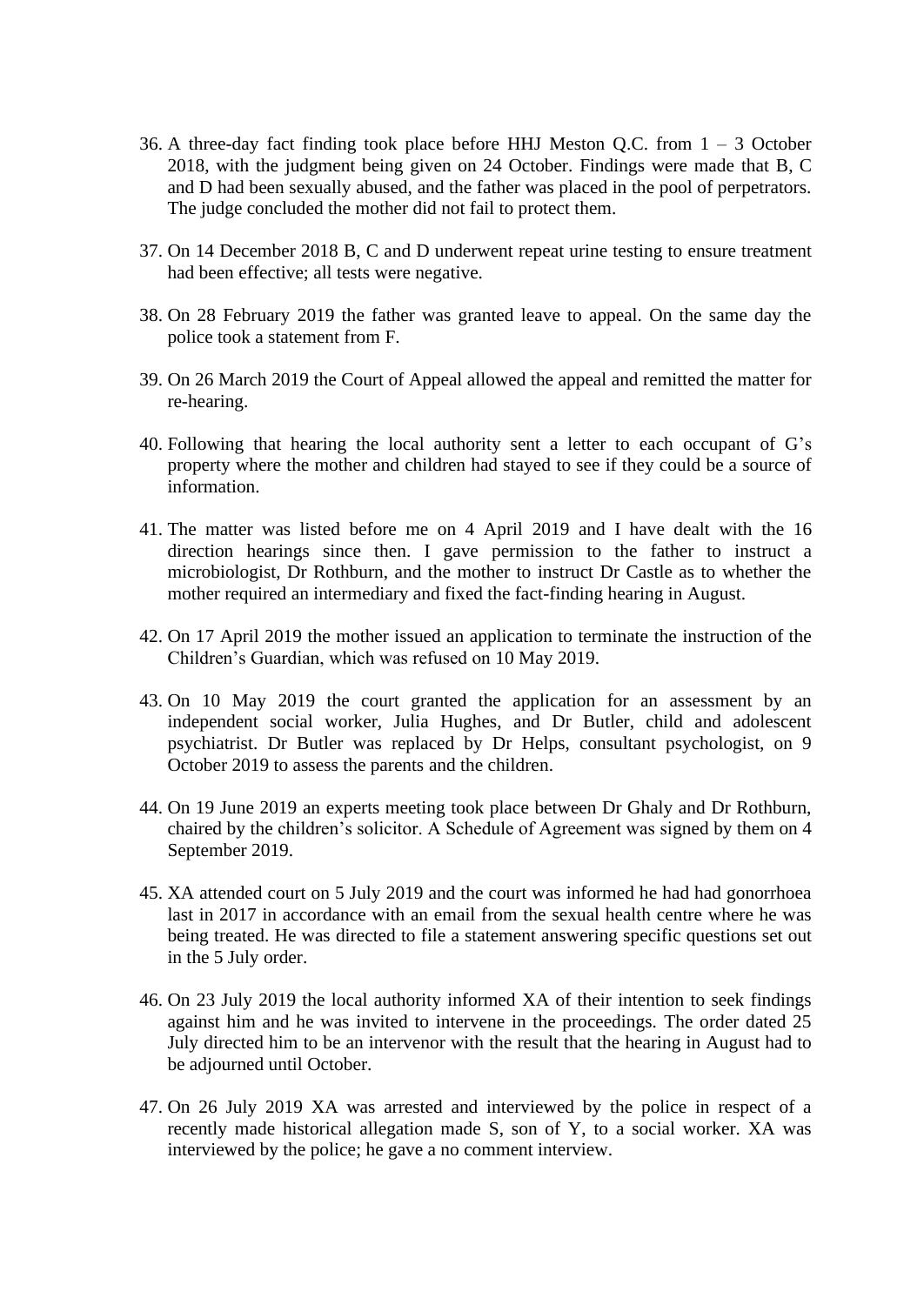- 48. On 7 August 2019 an agreed list of documents was disclosed to the area's Police Service from the family proceedings to assist them in their investigation of how the children became infected by gonorrhoea. The local authority was granted disclosure of information from another local authority and the police in relation to the recent historical allegation of sexual abuse against XA.
- 49. On 14 August 2019 at the LAC review A is reported to have informed the IRO, Ms J, that he wants his parents to divorce and for him and his sisters to live with his mother. When asked why, he said as his father used to 'whip' him with a wooden spoon on the palm of his hand and make him face the wall for a long time. The parties in these proceedings were sent the statement from Ms J on 29 August.
- 50. On 16 August 2019 the complainant, S was video interviewed by the police, during which he alleged XA sexually abused him and that they would watch indecent material on XA's computer.
- 51. The complainant's mother, Y provided a police statement on 5 September 2019 where she described an occasion when she visited G's home, met the mother and asked her where the children were, and was informed they were in XA's room. She went in the room and saw B and C there. As a result of continuing disclosure delays and the likelihood that the girls were going to be further ABE interviewed the order dated 4 September adjourned the October hearing to December.
- 52. On 7 November 2019 a report by Ms O, intermediary, concluded XA required the assistance of an intermediary and a ground rules hearing took place on 14 November.
- 53. On 23 November 2019 B, C and A were ABE interviewed. An interview with D was planned but did not take place. None of the children said anything of significance although they referred to visiting XA's room and C referred to being scared by XA.
- 54. Although permission was given for a consultant paediatrician to report on three discrete matters, it transpired that was not possible in time for the hearing and the parties agreed the order could be discharged and the issues dealt with by evidence already available.
- 55. The hearing started on  $10<sup>th</sup>$  December 2019 and was timetabled to conclude on 20 December. XA was due to give oral evidence on 16 December; he did not attend court that day. He attended the following day. The court was informed that XA had taken drugs over the weekend and his counsel and the intermediary did not consider he was in a condition where they could get instructions they could rely upon and he was not in a position to give oral evidence. That position remained the following day (18 December) and they raised concerns as to whether XA had capacity and sought an assessment by Dr McClintock. After evidence was given by the social worker and foster carer (about matters that did not impact on XA), it became clear the hearing could not proceed and directions were made to complete the evidence in the four days from 21 January 2020.
- 56. Dr McClintock provided a certificate stating he considered XA had capacity and provided a fuller assessment in his subsequent report.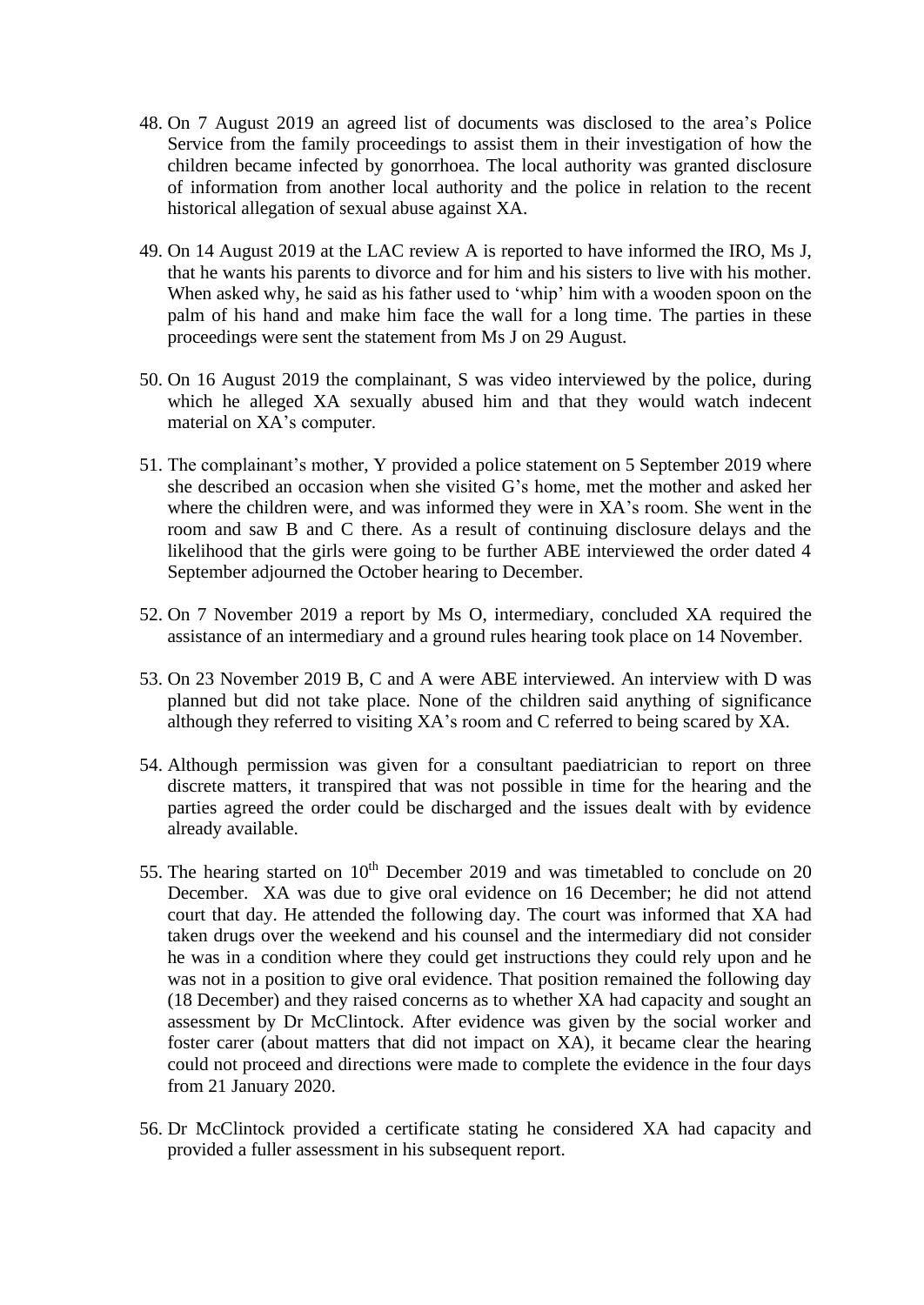- 57. XA gave evidence on 21 and 22 January 2020, followed by the parents. The evidence concluded on 24 January. Directions were made for written closing submissions and the judgment hand down was fixed for 30 January. Further disclosure was sought from the sexual health clinic on the  $24<sup>th</sup>$  January 2020 to clarify an outstanding issue and a further hearing was reserved on the  $28<sup>th</sup>$  January 2020 if any party wished to ask further questions of the Intervenor, but in the event the other parties indicated on the morning of the 28<sup>th</sup> January 2020 that such a further hearing was not needed.
- 58. The court is extremely grateful to all counsel for their detailed and focussed written submissions.

### **The evidence**

- 59. In addition to the written statements and other material in the trial bundle (including the transcripts and DVDs of the ABE interviews of the children, which the court has viewed) the court heard oral evidence from the following:
	- 1. Dr L (Consultant in sexual health and joint clinical lead since 2016)
	- 2. Dr Rothburn (non-clinical consultant medical microbiologist)
	- 3. Dr Ghaly (Consultant Physician in Genito Urinary medicine)
	- 4. Ms W (family support worker)
	- 5. Dr P (consultant paediatrician)
	- 6.  $F$  (XA's aunt)
	- 7. G (XA's mother)
	- 8. Y (XA's aunt)
	- 9. Ms J (independent reviewing officer)
	- 10. Ms K (social worker)
	- 11. Ms U (foster carer)
	- 12. XA (intervenor)
	- 13. Mother
	- 14. Father

### **Medical evidence**

- 60. There is no issue between the various medical witnesses that gonorrhoea is a sexually transmitted disease and it must have been introduced through an infected party. There has to be a mechanism of transfer into the cavities. The guidance issued by the Royal College of Paediatrics and Child Health (RCPCH) 'Physical Signs of Sexual Abuse' in 2015 confirms sexual contact is the *'most likely mode of transmission in pubertal or prepubertal children with gonorrhoea. The evidence does not help to establish the age at which the possibility of vertical transmission can be excluded.'*
- 61. It is possible that one child can be infected sexually and transmission to others took place through the infected child, if they were in intimate sexual contact which does not require penile penetration beyond the hymen. Other routes, such as through sharing infected towels, under wear and toilet seats have not been established, in part due to the organism being very susceptible to dryness. The infection of the vulva requires exposure of the gonorrhoea bacteria to the susceptible mucosal cells of the vagina (or the mucosal sites) which would not necessarily require penile penetration.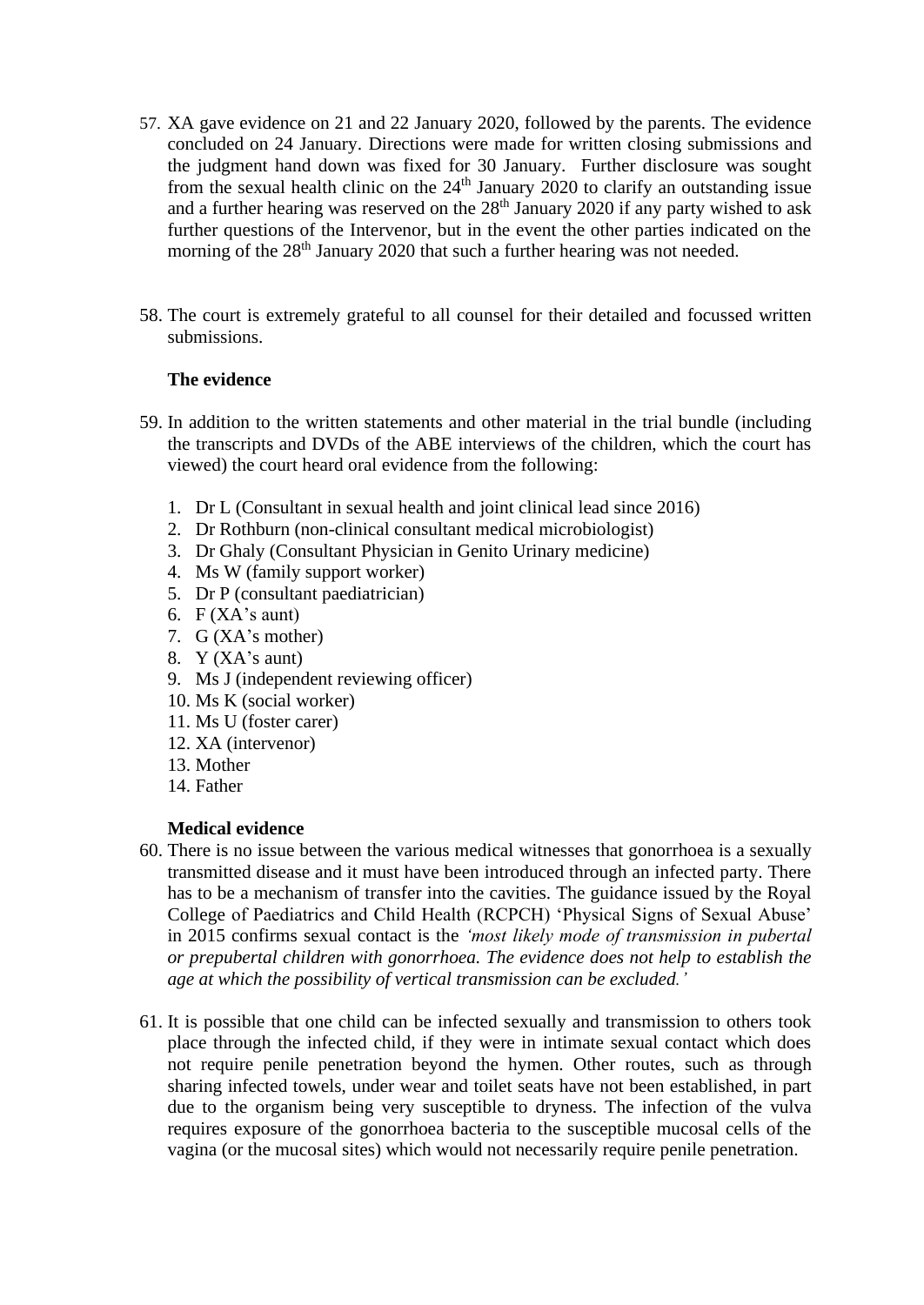- 62. The incubation period ranges from 3 to 14 days (Dr Ghaly), Dr Rothburn says  $2 14$ days with most symptoms appearing between  $4 - 16$  days. The infection is usually asymptomatic in oral and rectal infection and can remain so in vaginal infection. Most common symptoms are pus/muco purulent discharge from the infected site. Treatment is by antibiotic, often by injection followed by oral prescription. It is not possible to say which of the three children became infected first and the infection in both the vulva and rectum is common in pre-pubescent girls in the absence of direct sexual transmission due to the anatomical proximity of these sites. The infection in the throat is usually caused by oral sexual exposure, there is no clear evidence it can be caused by kissing with tongues.
- 63. D was the first child to test positive for gonorrhoea, which was confirmed in the follow up tests. Both B and C subsequently tested positive for gonorrhoea. Both parents tested negative for gonorrhoea and had no previous history of it in their medical records.
- 64. In relation to XA the evidence establishes that the samples taken from him on 20 March 2018 had tested positive for rectal and urethral gonorrhoea on 10 April 2018 (although the particular strain was not identified) and was scheduled to be treated for the infection on 12 April 2018, he did not attend the appointment and did not attend an appointment for treatment until 29 June 2018. Dr Rothburn considers XA was infectious during the relevant period. Dr Ghaly confirmed in his report dated 24 September 2018 that whilst the strain of gonorrhoea tested in XA was not identified he concludes that in the absence of any other infected adults it is likely XA was the primary source of the infection. Both Dr Ghaly and Dr Rothburn concluded that the strain of gonorrhoea could not be determined by any particular symptoms. Information was obtained from the laboratory which had tested the samples taken on the 20th March 2018 that no samples had been tested for the strain of gonorrhoea involved, and that no samples had been retained which could be subjected to further testing.
- 65. XA was living in the home with B, C and D during this time when it is likely he would have been infectious at a time when the children could have been infected resulting in the positive tests of them for gonorrhoea. Whilst there is some evidence he was prescribed septrin, Dr Ghaly's evidence is that would not have been sufficient, even if taken, to have removed the infection. He accepted the tests on 29 June 2018 were negative for the presence of gonorrhoea.
- 66. In her oral evidence Dr L confirmed the Sexual Assault Referral Clinic is a specialist unit for sexual diseases and her clinical experience relating to children with gonorrhoea was about six children over the last 18 months. She said in five of those it was not possible to prove sexual abuse as there was no other forensic evidence. In her opinion pre-pubescent children may be more susceptible to being infected as their anatomy (such as absence of labial flaps and pubic hair) meant the cells in the vagina were more exposed, especially if the child squatted making the child more susceptible to exposure to the virus in the environment. However, she made it clear she did not examine any of these children and did not provide any other evidence to support this opinion. When asked about the research evidence of non-sexual means of transmission she said of the six children she had seen over the last 18 months in only one of those could the conditions through overcrowding be said to contribute to the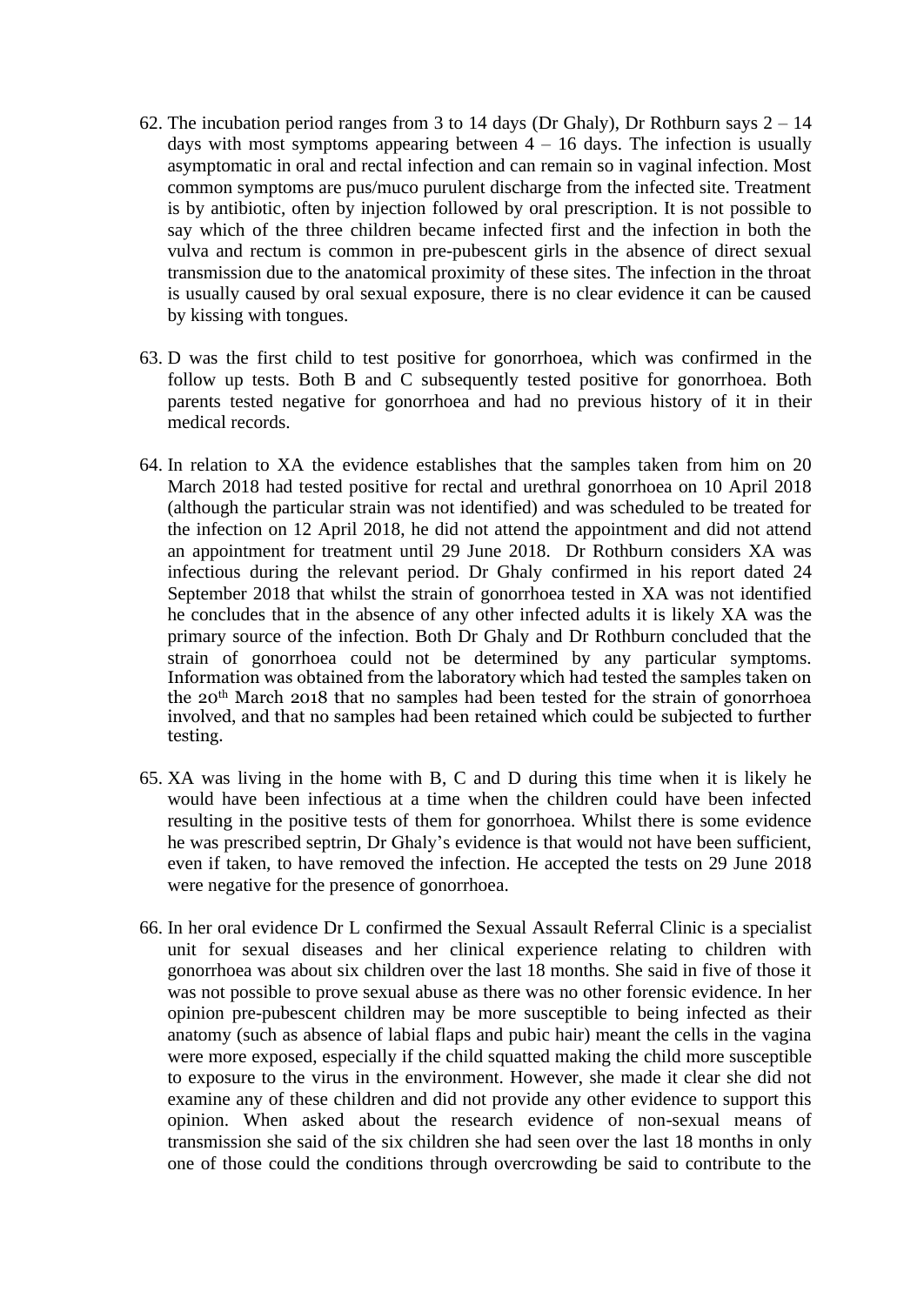source of the infection but it was unproven. As regards the evidence of infection by other than sexual means she referred to the study that confirmed infection being passed via a thermometer in a ward, she confirmed that whilst there is some suggestion in the studies that it could pass by way of secretions in bedding or via humid bathrooms she could offer no evidence of that happening other than what is set out in the studies.

- 67. Dr Rothburn confirmed his written reports. In his oral evidence Dr Rothburn said the prescribing of septrin on 20 March was as a prophylactic in relation to the HIV, to prevent other complications connected with the previous HIV diagnosis. Whilst he agreed it was possible to pick up the infection from the environment and then for it to be transmitted between children who were in *'close proximity'* he deferred to Dr Ghaly in relation to this. He was pressed on what may have caused the negative result in June and agreed one explanation could be a false negative.
- 68. Dr Ghaly has provided seven reports. In his oral evidence he confirmed that the septrin prescription on 20 March 2018 was not standard treatment for gonorrhoea on two fronts, the type of antibiotic and the dosage level. He agreed the culture tests in June are not as sensitive as the NAATs tests in March and confirmed the possible reasons for the subsequent negative result could be explained by any of the following: sample defect; false negative as the organism failed to grow; the infection could have been overcome by immunoresponse from XA. He agreed it was not clear from the records the sequence of events and whether the medication was given prior to the test on 29 June 2018. He was pressed about the possibility of a non-sexual transmission which whilst he accepted as a possibility stated it would be very unusual due to the susceptibility of it to dryness, the need for the infection to go into a cavity and lack of reported cases where this occurs. He considered the literature was not robust enough to consider transmission by matters such as a child wiping herself, which he considered to be a '*very, very remote possibility'.* Dr Ghaly was pressed about the studies in the 1970's that stated septrin was used to treat gonorrhoea, he rejected it as being a suitable antibiotic for this infection as it was resistant to it (as confirmed in the lab reports), the age of the study and the reduced dosage given. Miss Collinson pressed him about non-sexual modes of transmission, he responded that if it can be shown there is a plausible non-sexual transmission (such as the thermometer in the study), he said in this case there is nothing to equate with a thermometer and even if it does exist it is, in his view, remote. He was asked about methods of transmission, such as sharing beds, he responded that he did not have any of evidence of intimate contact or sharing of clothes. He was unable to give any reliable earliest time frame from which D could have been infected from prior to the positive test on 17 May 2018 due to the fact it could be asymptomatic throughout or for some of the period.
- 69. Dr P confirmed the accuracy of the records that record her involvement with the children, in particular for the tests and examinations on 4 June 2018. In her oral evidence she confirmed she had been a consultant paediatrician since 1998 and the named Child Protection doctor for the local authority since 2009. She agreed she saw all the children on 4 June 2018 at the GP surgery. That was not the usual practice, but it was decided at the strategy meeting this was the most appropriate arrangement as the family had a good relationship with the GP there. She said she had an independent recollection of events as it was her day off, they had to make sure sufficient rooms were available for the examinations and testing and the mother was late for the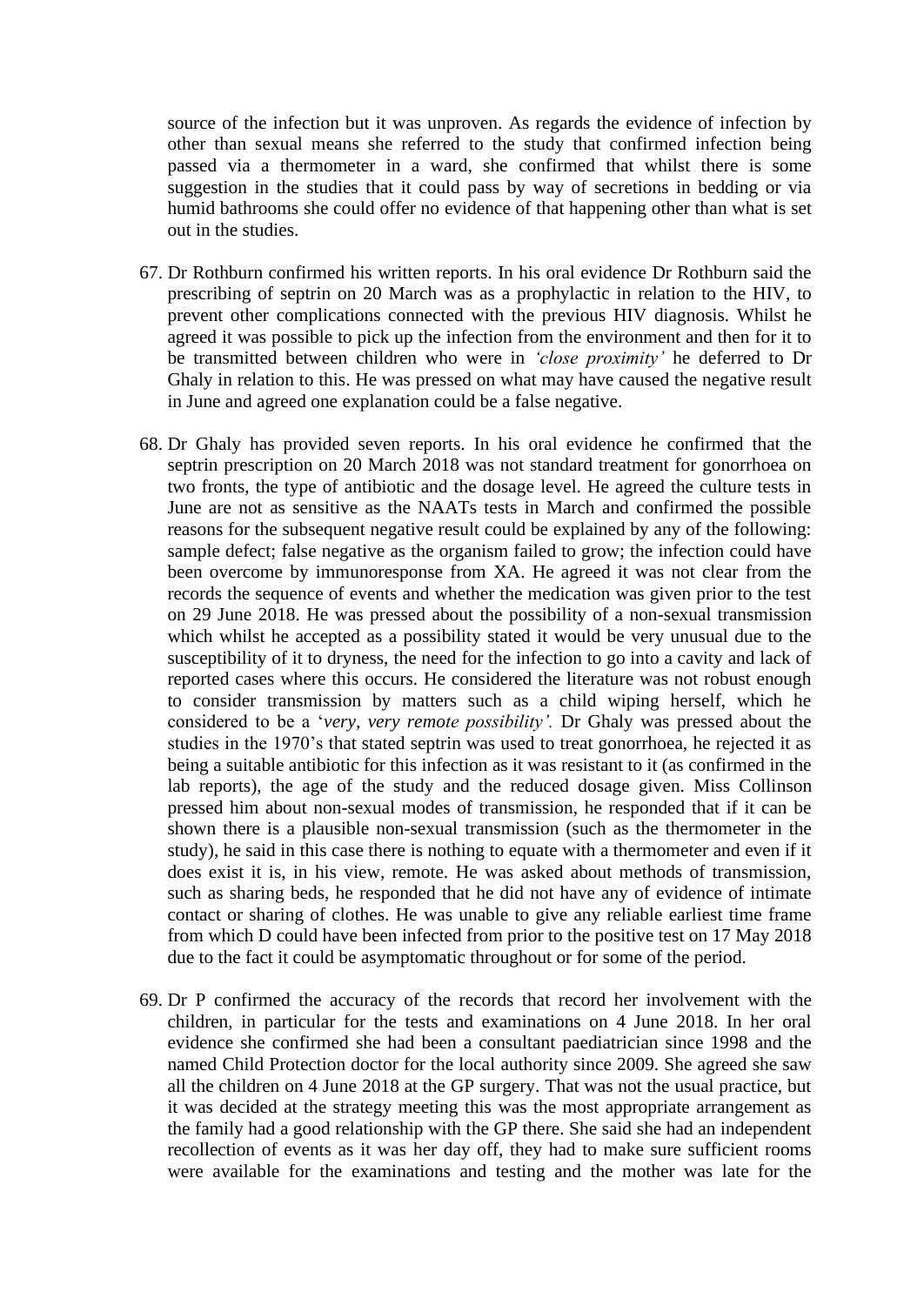appointment. She spoke to the mother alone and then the children together separately from the mother. D had been examined previously, she examined B and C. A refused an examination but agreed to throat swabs and urine testing. She agreed the mother was co-operative and understood the position. Her records show she rang and spoke to the father on 31 May 2018 and informed him of the outcome of the tests.

#### **Wider evidence**

- 70. Ms W was the family support worker allocated to this family between April to May 2018. She confirmed the contact she had with the father, as described in her statement. Save for one occasion she only spoke to the father and in fact never met the family as they failed to attend each of the appointments with her. She was asked about a note she had of a conversation with the father when he said that the children lived from Monday to Wednesday in the area where he was living and the rest of the week at G's address. She rejected any suggestion that the father had raised this as only a proposal and that it was not actually happening. She had limited cases at that time and promptly completed her case notes. She accepted the father was polite.
- 71. Y is the mother of S, the complainant who has recently made an allegation of historical abuse against XA. She was first made aware of the complaint via her mother following her son talking to her mother. She provided a written statement. In her oral evidence she confirmed that she was aware the mother and children in this case had come to stay in the family home, she had only met them once when she visited the home. She confirmed in her oral evidence meeting the mother in the kitchen, asking where the children were and the mother informing her they were in XA's room. When she went to XA's room to see the door was pushed shut but not closed, she knocked and went in. She described seeing the two girls (B and C) sitting on the edge of one end of XA's bed using an electronic device and XA was at the other end facing the television. She said there was nothing about what she saw that concerned her and she described D coming into the room just after her. She said there was nothing that had caused her to be concerned about XA's behaviour prior to her son making his allegations. She was asked about times when XA would be reported to disappear for a few days at a time. This had been reported to her by her daughter when she had spent some time living at G's home
- 72. G confirmed her written statement with some limited changes. In her oral evidence she described how she had attended some medical appointments with XA, was aware of his HIV status but was not aware he had been diagnosed with gonorrhoea until June 2019, when she asked him about it. She said there were no restrictions on where the children could go in the house, although they were mainly in the dining room. She was not aware D was taken to the GP on 17 May nor why the mother was arrested, other than being informed that something had happened to one or two of the children. She said the first she knew of the allegations made by her nephew against XA was when Y came to see her in August or September 2018, she had not suspected any such behaviour prior to then. She said she didn't ever suggest to the mother that she should not leave the children alone with XA and was not sure how many times the children may have been in XA's room. She stated as far as she was aware the mother and the children spent each night at the address, and the father didn't stay overnight. She had expressed her concerns during the early part of their stay that the father was freely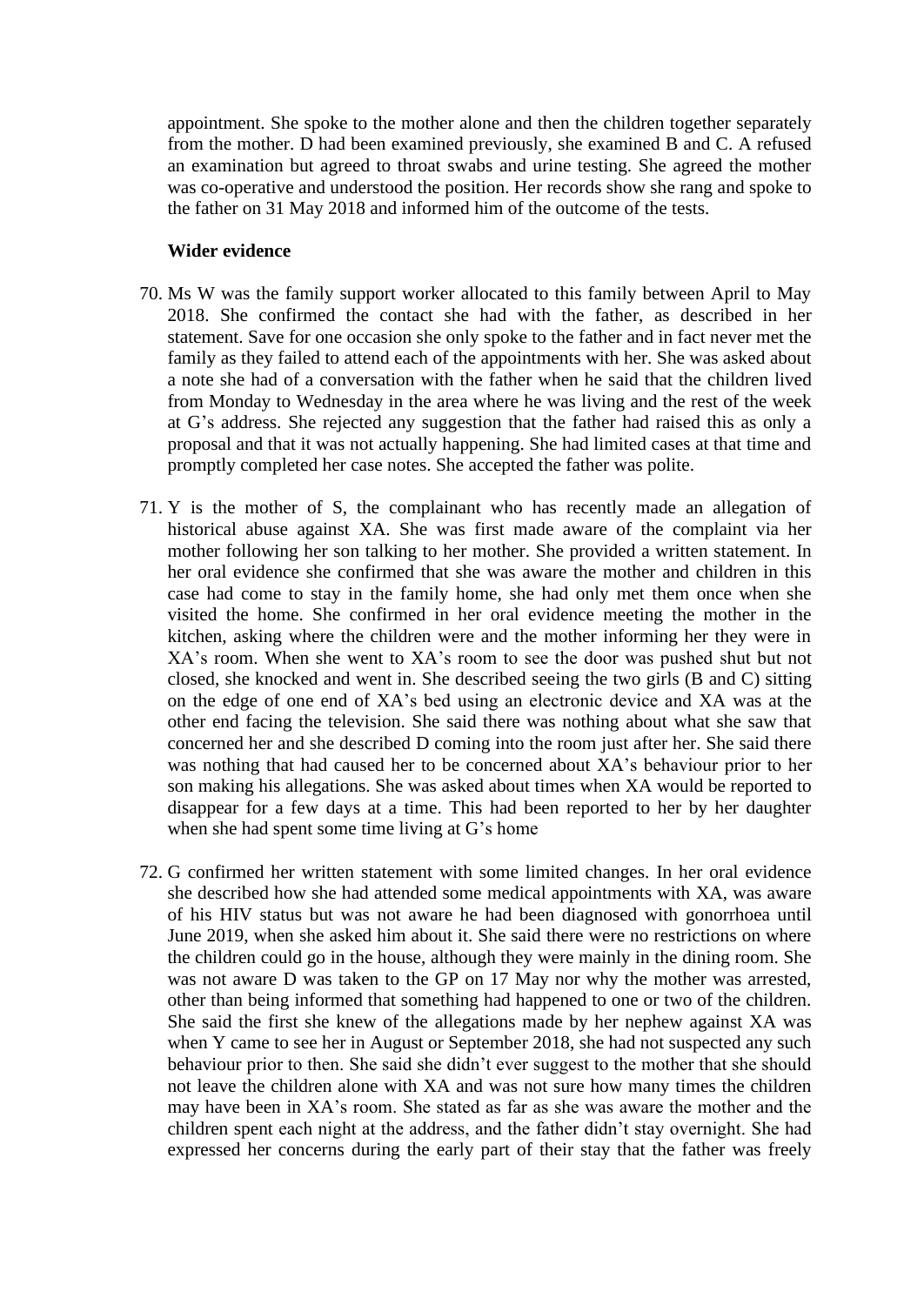moving around the home. She asked him to remain in the sitting room on the ground floor when he visited, which as far as she knew he did.

- 73. F confirmed the accuracy of her written statement and stated she had no concerns about the children spending any time with XA. She could not recall any details about the children wearing pyjamas but didn't think they went to bed naked.
- 74. Ms J is the independent reviewing officer. She has filed two statements which detail her records of the conversation with the children at the time of the August LAC reviews. The relevance of her evidence concerns what she reports A said to her about the father hitting him with a wooden spoon and making him stand facing the wall. She did not make notes at the time, made some handwritten notes at the time when the LAC review meeting was taking place and then dictated some notes into her telephone later than afternoon, destroying her handwritten notes. Over the next two weeks she completed the minutes of the LAC meeting which are recorded as having been completed on 26 August. Due to her concerns about what A had said to her she spoke to the allocated social worker that day and the children's guardian the following morning. In her oral evidence she was pressed about the inconsistencies in her records of what A said and the way she had asked questions of B.
- 75. Ms K was the allocated social worker from July 2018. She visits the children once every four weeks and had a good positive relationship with the children. She agreed she visited on 25 April to pick up from the concerns surrounding the recent contact when the children, in particular A, had been distressed. In her statement and case notes she records an occasion when A described his father hitting his hand with the spoon. She accepted A has had behaviour difficulties, that he is frustrated with the circumstances of being in care and can sometimes be difficult to understand. She also recognised that A has on occasion sought and been given comfort by his father and from January 2019 they have had 1:1 contact. Mr Stevenson challenged the circumstances and the way questions were asked that may risk there not being a free flowing narrative, Ms K responded saying it did feel *'natural and genuine'* although recognised some of the criticisms Mr Stevenson made regarding her approach.
- 76. Ms U has been the foster carer for the children since June 2018. She was called at relatively short notice to be asked about her report describing what A said in the car on the way back from contact on 20 April. She said A used the words "wooden spoon" although she described it in her report as an implement as she said she wanted it to sound professional. She agreed she should have used the child's own words. She said A was clear in what he said and gave examples of when it happened. She agreed the father had provided comfort to A at the contact when he became distressed and he was confused and frustrated. She was present when Ms K visited and confirmed what Ms K reports the children as saying.
- 77. XA gave evidence with the assistance of his intermediary, Ms O. She had helpfully circulated guidelines to assist the parties, many of which are familiar to counsel and the court, including the need to keep questions short, have no tag questions and introduce any new topic and try and keep the questions chronological.
- 78. In his oral evidence he agreed there were times when the children had been in his room, it was more than once, he recalled the time Y visited and B and C were in his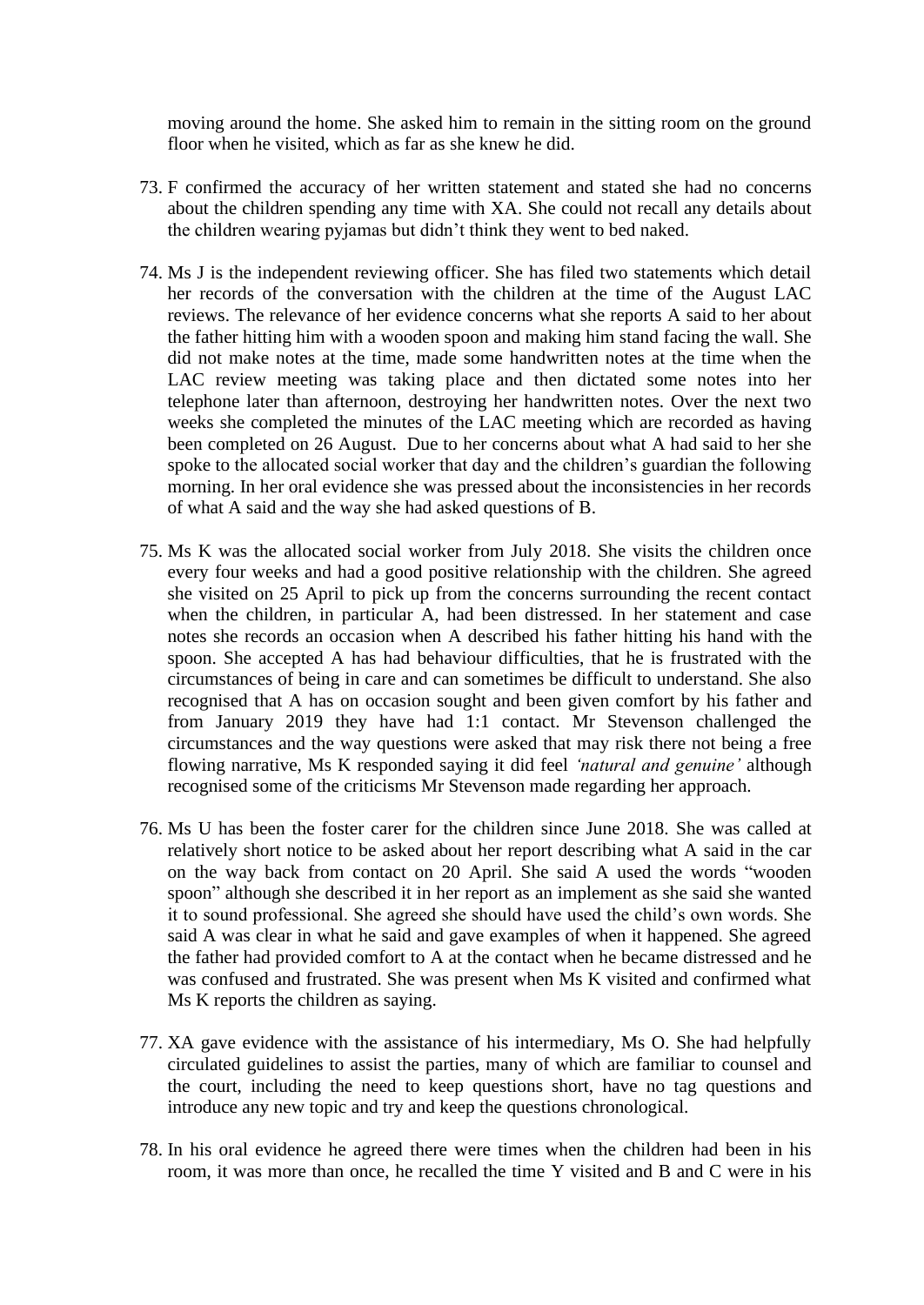room. He said it was not until Y gave her evidence that he remembered that occasion. He also described when the children were in the room the mother did check on them *'quite a lot'* and in response to questions from Mr Stevenson he would close the door if the girls were in his room, he did not like sleeping with the door open, he often slept during the day and he would ask the girls to close the door. His answers became increasingly convoluted, even to relatively simple questions about how often the children came in to his room**.**

- 79. In relation to the dates when he had gonorrhoea, he was asked why he had not given a full account of the dates first. He said he did not recall giving the first (inaccurate) account, although it was prior to receiving his medical records and the letter he received from the sexual health clinic on his way to court on 5 July 2019 gave the latest date he had the infection as being 2017, as he '*didn't remember'* the time he had the infection in April 2018 and said that if he wanted to hide the fact he had the infection he would not have mentioned gonorrhoea in the first place. He accepted he had been tested for it on 20 March 2018, was notified of the results on 10 April 2018 and did not attend any appointment for treatment until 29 June 2018. He said he had no symptoms when he was tested on 20 March 2018.
- 80. He said although his mother, G and aunt, F knew of his health issues, the mother and father in this case didn't.
- 81. When asked why he took crystal meth the weekend before he was due to give evidence in December, he said he was not in a good place and felt low.
- 82. In answer to questions from Ms Bradley he agreed the children did not always follow what their mother wanted them to do, and he would say to them they should listen to their mother. He described them as being energetic and cheeky. He said Band C were inquisitive, liked to talk to everyone. A would play on the Xbox and D was shy. When asked what he did with the children he responded *'I joke around with them. If a programme on TV, we watched film together in the front room'.* He said B and C would use E's phone when he was not using it and A preferred the Xbox. He agreed the mother was close to his mother and aunt, although closest to his mother.
- 83. He described his own difficulties at the time the children came to stay in the house with their mother, including spending increasing amounts of time in his room and the periods of time when he would stay away from the home. He described an occasion when he talked with the mother about the issues he was going through, he said it was at a time when he had spent a long time in his room, he had had a falling out with his mother and he didn't want the mother to think it was to do with them. He said the mother just gave general advice.
- 84. He was asked about how often the children came in his room. He said his descriptions in his statements meant he was not alone in the house with the children. He said they came into his room *'randomly'.* When asked why he didn't mention previously that they came into his room he said *'I don't play with them in my room; they play together in my room. I am saying not alone meant not alone in the house with the children'.* When asked why he didn't mention the bedroom he responded, *'I didn't really think about it'.* When asked if the mother came into his room he said *'Just after they came into the room, she say make sure you knock and ask me if that is okay. I*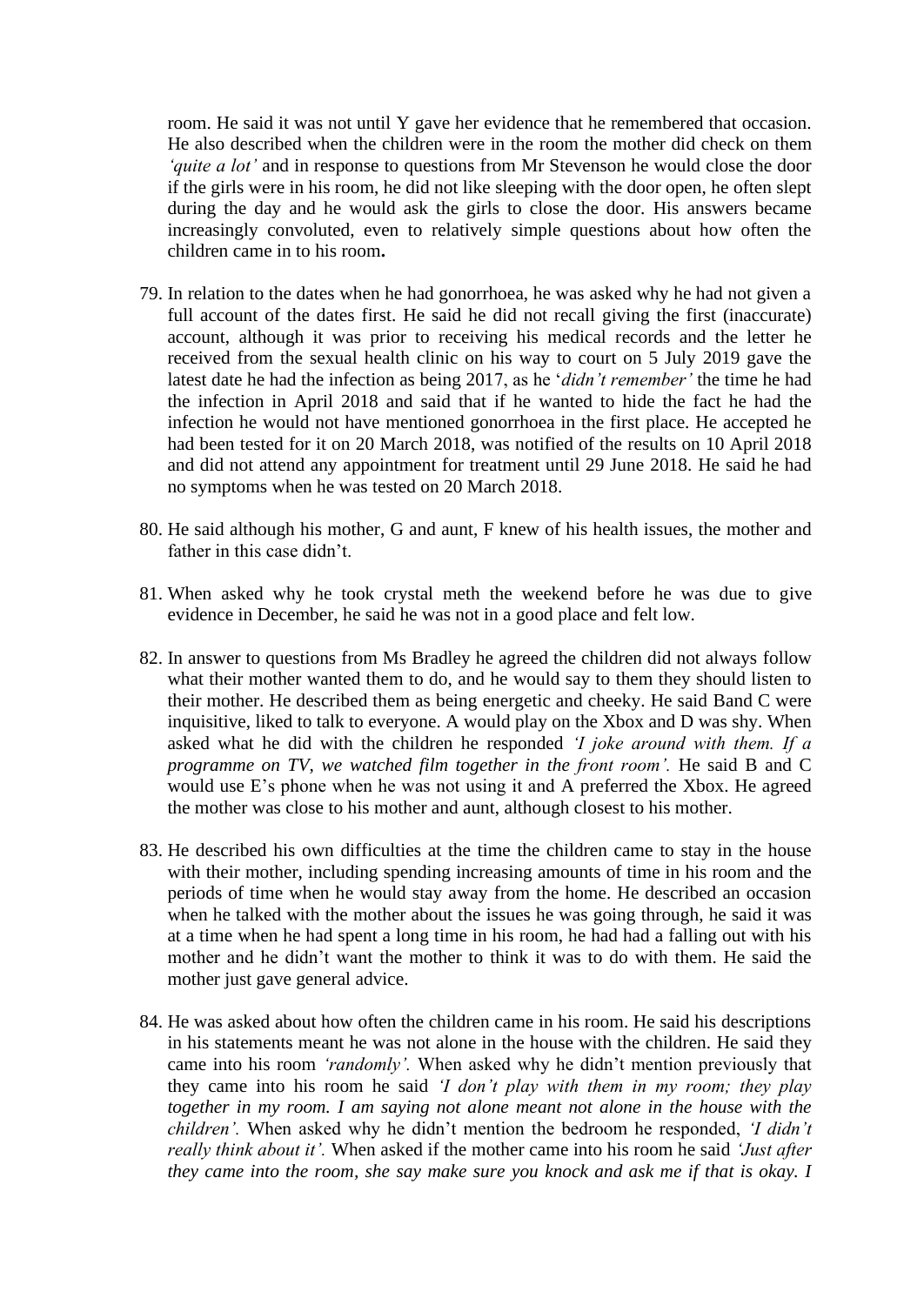*then ask them to leave.'* He was asked about what C said in her police interview about going into his room and that she described him as naughty and made her cry. He said that was an incident when he joked that he would call the police, which upset her. There was also an occasion when he joked about them wanting to eat some chicken and he said the following week he would cook them. He denied this was referring to him silencing the children.

- 85. XA agreed he first knew the children had gonorrhoea soon after the police left on 4 June 2018, as his mother told him. He agreed he knew then he had gonorrhoea, but because he thought it was only sexually transmitted, he did not tell. He felt he had nothing to do with it as it was transmitted sexually. He agreed he knew from the beginning what the proceedings were about and that there were concerns about sexual contact. When asked why he did not say the children were regular visitors to his room in his statement he responded it was because *'of the way questions asked – I just answered the questions'.* He said he didn't see it as important information, yet realised the parents were being accused and so it was important. He denied not saying anything because he had something to hide.
- 86. XA was pressed about his drug taking and risky behaviour. He accepted his drug use was serious by mid 2018 and a problem also when he was under the influence of them he did things he would not otherwise do. In answer to questions from Mr Stevenson he agreed there had been occasions when the subject family were there when he had taken crystal meth but not at the house. He agreed he could still be under the influence when he returned and *'when I am like that my mother could tell, when that happen she would not allow the children to be with me'.*
- 87. Prior to the police attending he described being aware that the mother said D was scratching her private parts and that he thought the mother had taken D to the GP to get test results.
- 88. Following his arrest by the police on 28 July 2019 in relation to the allegations made by S the police took his phone. He agreed the police disclosure set out 3 searches he had made. In relation to the search 'can a child get STI' he said he wanted to make sure it was not transmitted any other way than sexually (such as a toilet seat). In relation to the search 'how do you catch gonorrhoea' he wanted to make sure it was not transmitted any other way. He said he made these searches within a couple of weeks after the children were removed. The third search 'if a 9 year old touches a 5 year old' he said was to do with the other investigation involving S, he wanted to find out what the allegations meant. He denied this was anything to do with B and C, who were 9 and 5 years at the time. He thought the touching search was earlier in time than the other two, even before the subject family came to stay. When told the allegation from S was after the subject family left, he maintained that search was in early 2019 as he was then aware though of allegations earlier as Ss sister and mother came to the house and spoke to him and his mother. After they had gone, he said his mother told him they were going to go to the police. It was suggested to him that the age differences between him and S did not match the ages in the search, he responded *'it was more of a rough kind of search'.* When asked why when the police took the phone it was the first search that came up, he said it could have been on more than one occasion. Following XA finishing his oral evidence, the police provided detailed records of their search of his mobile phone which showed that the above specific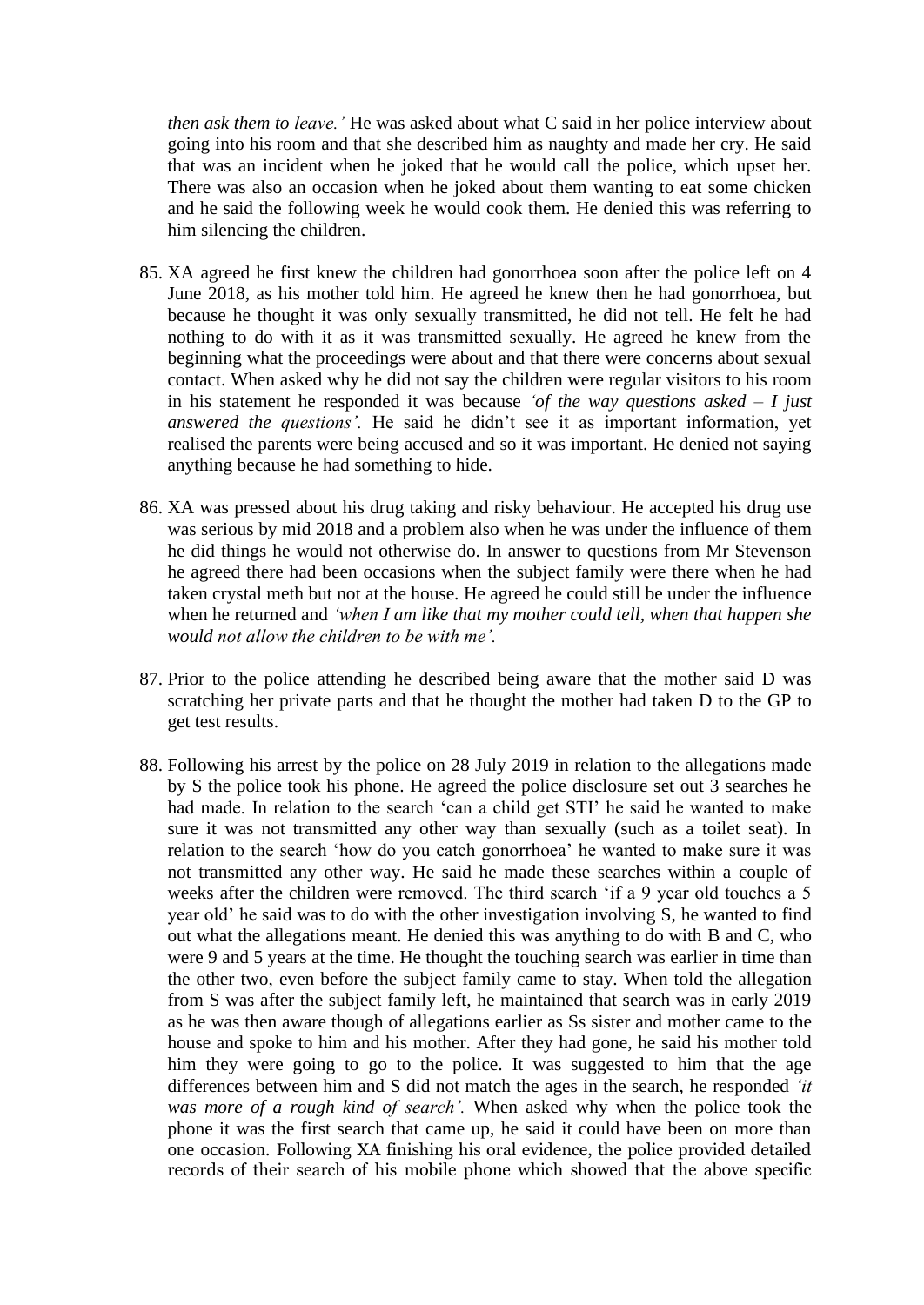searches had been made between the 6<sup>th</sup> June 2019 and the 28<sup>th</sup> July 2019. Miss Collinson took instructions and stated that XA agreed he had made those searches in that time period and did not challenge the police report.

- 89. XA denied he had sexually abused any of the children.
- 90. In re-examination Miss Collinson took XA through the medical records regarding his appointments which showed he missed three medical appointments on 24 January, 11 April and 15 May 2018 and attended five medical appointments during that year.
- 91. The mother confirmed her statements with some amendments. She described the circumstances that resulted in her staying with the children at G's property. She said neither G nor F said the children should not be alone with XA. She agreed she had had a discussion with XA when he was low and was experiencing difficulties in his relationship with his mother. She agreed the older two girls, B and C, were a bit more independent. She agreed C went down each day to get the phone charger from XA's room and said she would *'monitor the time she went down'* when asked why, she said because they were going to school.
- 92. She agrees the children had gonorrhoea and understands the expert evidence is that it is more likely to be caused by sexual abuse. When pressed about what she thought when informed by Dr P on 25 May about D having the infection, she seemed to focus on the fact it was suspected and that she was in shock. Even when it was confirmed on 4 June she seemed unable to focus in her answers to questions by Ms Bradley as to who she thought may be responsible and why she didn't tell G and F what the infection was or suspected to be. She said G didn't know that it was gonorrhoea until the night she was arrested when she overheard the police talking to her giving the reason why she was being arrested. She said any discussion with G after she returned there from the police station was around G being annoyed the police had attended the home. Ms Bradley pressed her about any discussion she had had with G or anyone who lived in the property about how all three children could become infected but the mother seemed unable to give any coherent account, giving somewhat evasive responses such as '*It all happened so quickly'.*
- 93. The mother accepted that she knew the relevant issue was not whether there was anyone else in the house but that both she and XA said in their statements that XA was mostly in his room and the children were not left alone with him. She accepted in her oral evidence that her eyes could not be on the children all the time. She agreed she had had discussions with G about XA's issues and that he appeared more withdrawn but said she did not ask or was given any further details. She said she didn't accept Y's account that she knew the children were in XA's room saying she was *'shocked and angry'.* She seemed to suggest at one point there was only the occasion Y had witnessed and a time when C was sitting outside XA's room using a mobile phone that she knew about, then saying later she knew C went down daily to get the charger. She said she accepts XA's evidence about the children being in his room saying she *'just didn't know'.* She accepted what she said in her written statements about the children not being left unsupervised was not correct, there were times when she did not know where they were and that it was not *'strictly true'* what she said in her statement that no one spent any time with XA. She said *'they not in his room as much as people saying'.* She denied she suspected XA of anything but chose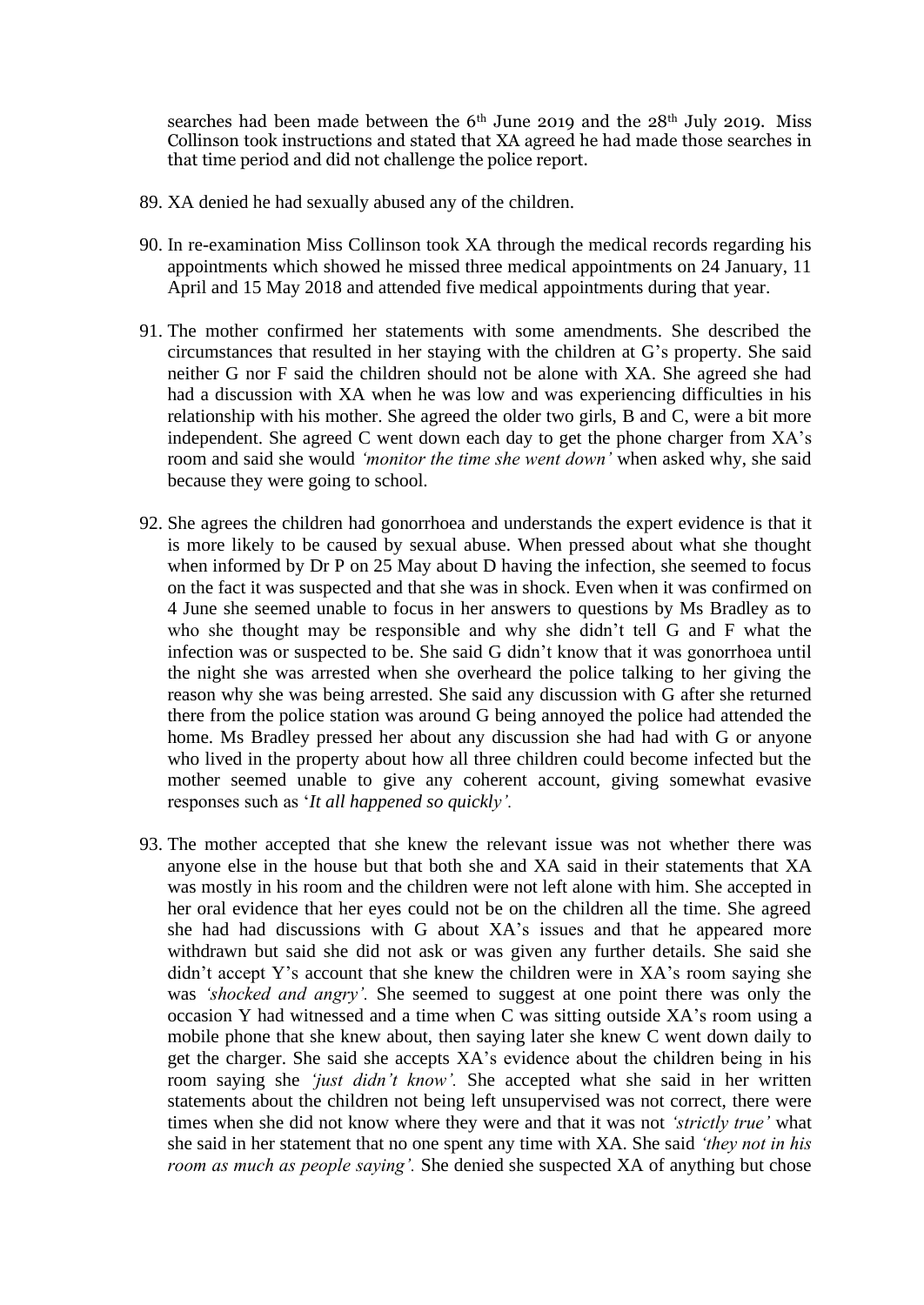not to say anything as she would be asked to leave the house. It was clear from her oral evidence she had great difficulty in considering that the children may have been harmed by XA.

- 94. As the mother was pressed by Ms Bradley about the timing of when she knew about the infection and what steps she took to ask the children any questions the mother often gave long answers that did not properly address the question. Whilst on one level she knew and understood the seriousness of the infections she seemed unable to articulate any steps she took with that information to protect the children. Information came out in the mother's oral evidence that was not in her statements, such as a discharge she noted in B and C on 3 June 2018, that she had talked to them to ask if everything was okay and had anyone done anything to them to which they responded '*no one had touched them'.*
- 95. The mother was pressed by Ms Bradley about the timing and sequence of events when she first noticed D's discharge. In her oral evidence she referred to D itching, which is not in her statements and she remained vague about when she told the father and when he came over and saw D. The mother agreed that at the appointment on 25 May she did not give her address but the address of another friend. She agreed that despite the fact that she considered the infection may have been caused by a toilet seat she did not pass on the information to the other residents of the property. The mother agreed she had information (such as the address and who the occupants were in the property) which she chose not to share, with the result that the enquiries into the cause of the infection were hampered and the father had a finding sought against him.
- 96. She agreed the father's relationship with F and G was not close and that his visits to the property tailed off. The mother was pressed about when she told the father about the infection after 25 May, and whether he knew about the medical appointment on 25 May. Her answers to relatively simple questions became increasingly obtuse.
- 97. In relation to the allegation that the father had hit A with a wooden spoon, she accepted he had smacked his hand and on one occasion threatened him with a wooden spoon. She maintained she had not seen anything else. When asked if she stopped the father she responded *'It was something to do with homework, not with wooden spoon'.* Another example of the mother simply not being able to engage, for whatever reason, with the question and any responsibility she may have for what took place.
- 98. Miss Collinson asked the mother about what the children had said in their ABE interviews, in particular matters which they may have got told off for (for example taking biscuits from the kitchen) without any fear. She largely accepted Miss Collinson's suggestions as to the events that XA said lay behind C saying she was scared and joking about cutting them up in the context of the roast chicken. She agreed there was nothing about XA's behaviour to concern her. As regards the times the girls would be in XA's bedroom she agreed with his account suggested by Miss Collinson, she said *'that is how I recollect it as well, they sometimes pop in and say hello'.*
- 99. Ms Budden asked about the school attendance for the children. From the records in the papers the mother agreed it appeared during the relevant period between early March and early June the children were home for 26 days, plus weekends, and spent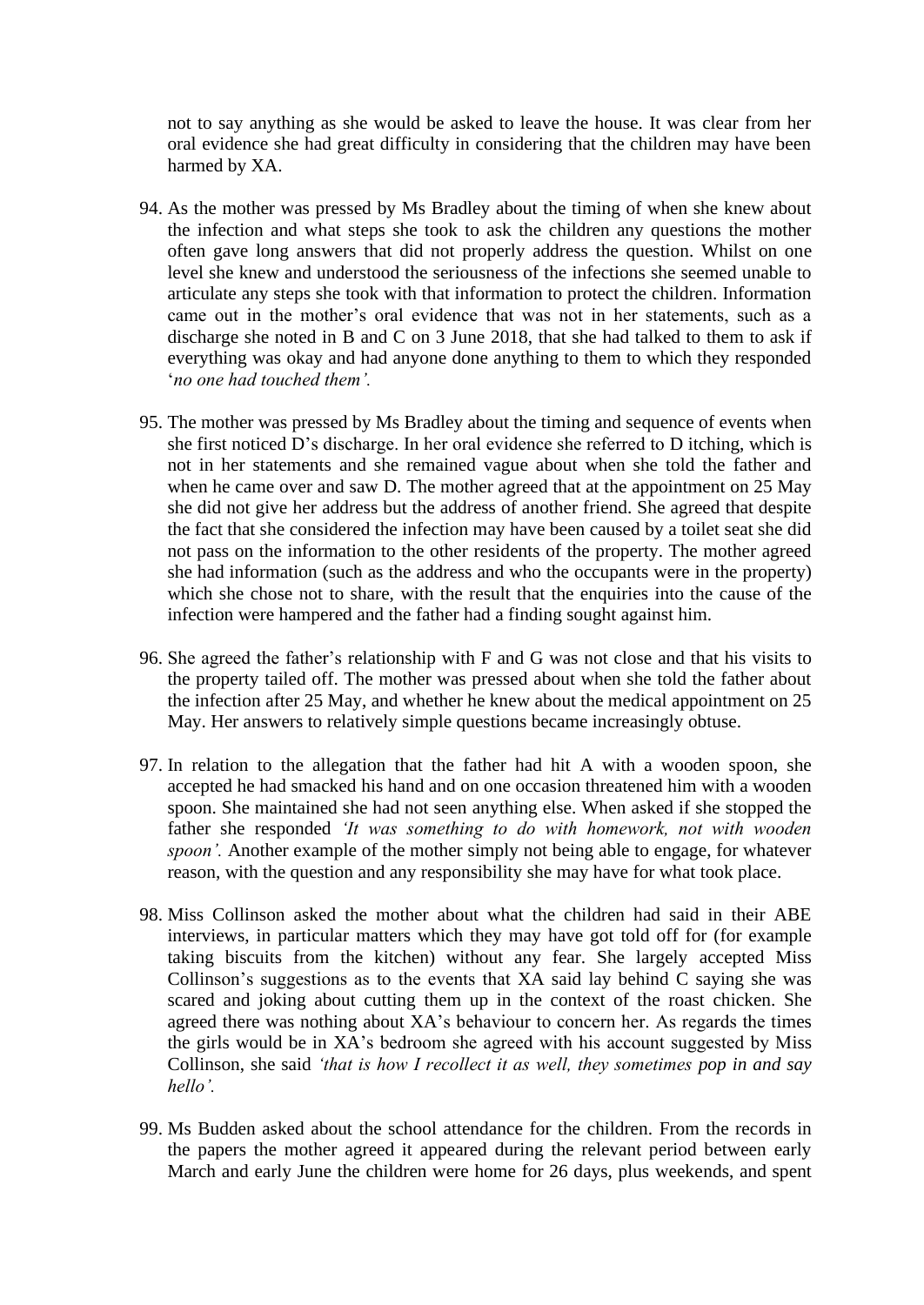29 days at school. She agreed that when the children were at home they tended not to go out. She described the sleeping arrangements in the two beds in the room they used. A and B shared a bed, initially C was with them then she slept with her mother and younger sister. The children all wore clothes in bed.

- 100. The father confirmed the content of his 8 statements. He agreed his visits to G's property where the mother and children were staying became less frequent and agreed after the initial period he would remain in the sitting room on the ground floor. He described how much contact he had with XA and described him as being quite *'mannerly'.* He said when he learned of XA's circumstances through the disclosure in this case, he was shocked.
- 101. He confirmed he accepted the expert evidence that the children are most likely to have been infected with gonorrhoea through sexual contact.
- 102. Ms Bradley took the father through the evidence about the concerns the professionals had about details of the children's living arrangements not being clear. His response was that he kept in contact with the school and if he gave information that was not correct it reflected the arrangements they hoped to put in place.
- 103. He was asked about when he knew about D's discharge, what steps were taken and when he knew of the position regarding the positive test results from gonorrhoea. Despite close and careful questioning by Ms Bradley it still remained unclear whether and what he knew about the doctor's appointment with D on 25 May (even though that was a day the children attended school so he would have attended G's property in the morning and afternoon), when he was informed the infection was gonorrhoea and what discussions he had with the mother and steps he took when he was made aware.
- 104. He was asked about the changing accounts regarding how much time the girls spent with XA, he said it made him feel there should have been more control by the mother. He maintained his position he had no idea the girls spent time in XA's room.
- 105. In relation to the allegation concerning the wooden spoon he accepted he had slapped the hands of the children, in particular A, as he felt that was the best way to control their behaviour. In relation to the wooden spoon he accepted he had threatened it *'once or twice'.* He said he later changed this to requiring A to stand against the wall for a period of time (he said no longer than 10 minutes) if he misbehaved, as A did not like doing that he more readily became more compliant.
- 106. He was asked about the relationship between the mother, C and D and agreed with the description that they were like sisters. He was not sure how much contact they have had recently.
- 107. He was asked about the accounts in his statements that were not truthful. He accepted the account he gave of staying at G's property with the mother and children was not true. He said that due to his fear about previous allegations that he had been neglectful and thought he would be at risk of that again if he was spending no time staying with the family. He agreed he went upstairs once in the property, although in his statement he said he never had. He was asked why his visits to G's property reduced over time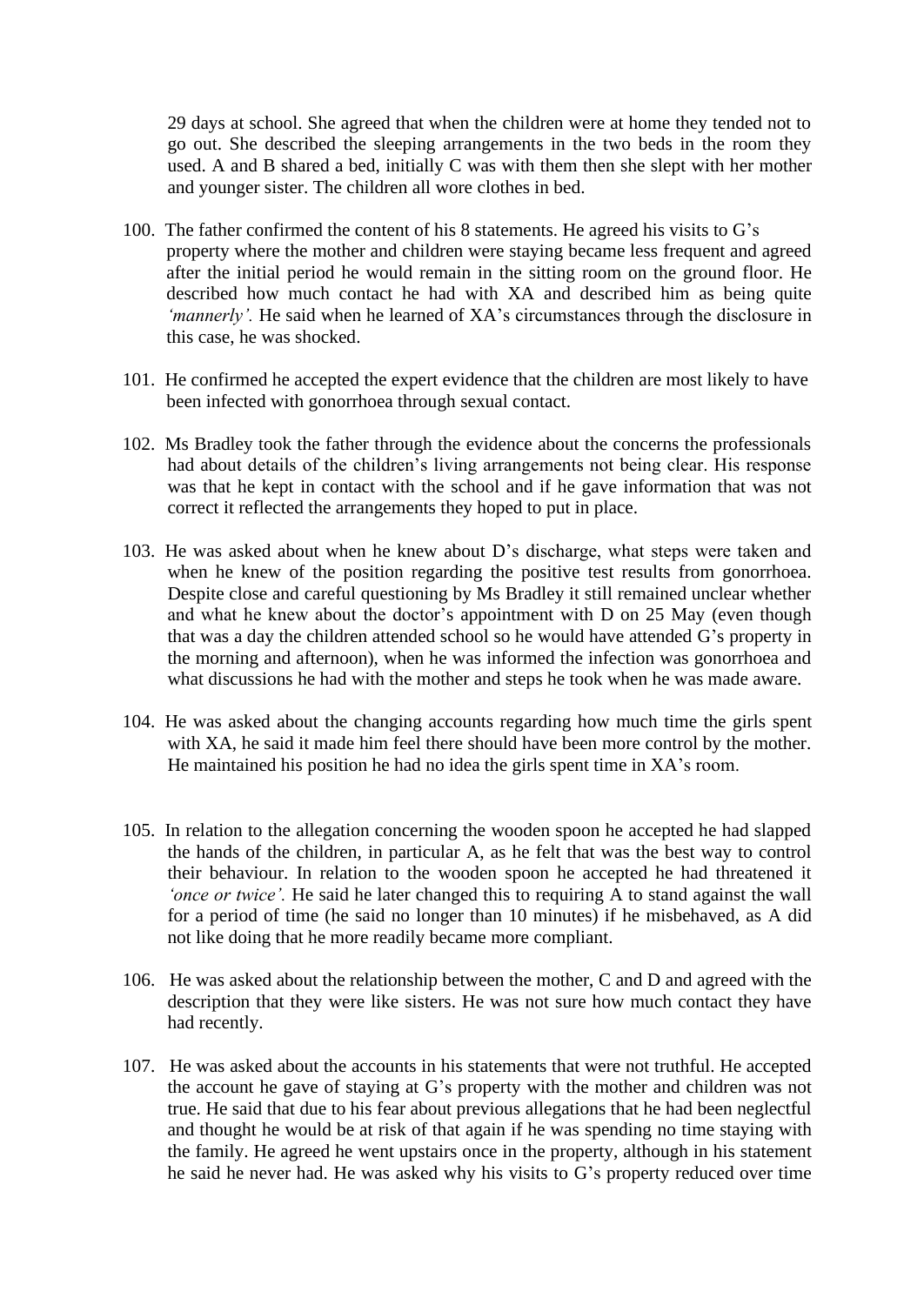and he explained it related to work he was doing in a property that the family would be able to live in. Although not entirely clear he accepted that the account he gave the police in his prepared statement on 6 June was not correct as it said he had no idea about the infection. He kept saying he was going through some difficulty as a result of the arrest and he felt under pressure. Ms Bradley took the father through the detailed references in the papers where the professionals had repeatedly tried to understand where the children were living and the evasiveness by the father. His only explanation was the mother had asked him not to reveal the address and when he did give inaccurate information about their living circumstances, he sought to justify it by it being what they planned. He felt by saying the children lived with the mother that was sufficient, as he said it gave a *'clue'*. He finally sought to justify his refusal to give information about where the children lived as he, at that time, did not know any of the children had gonorrhoea. He agreed he had been forceful with A at contact as he was uncontrollable, and he was trying to remove him.

#### **Legal framework**

- 108. The parties have helpfully provided an agreed note on the law which I have summarised below.
- 109. It is not in issue that the burden of proof is on the local authority and the standard is the balance of probabilities.
- 110. It is necessary for the court to have regard to all the evidence, including that of the parents, to evaluate whether the local authority have established the factual findings they seek to the required standard. Such findings need to be based on evidence and any inferences that can be properly drawn from that evidence, not on suspicion or speculation.
- 111. The evidence from experts whilst important needs to be considered with the other evidence, always remembering that the judge is the person to make the final decision on all the evidence, including that of the expert and any clinicians.
- 112. If the court finds that the injuries are inflicted then the court should endeavour to identify a perpetrator however the court will have in mind the observations of the Supreme Court in *Re S-B [2009] UKSC 17* that there is no obligation to do so and the judge should not be tempted to strain to identify a perpetrator.
- 113. In considering the credibility of the witnesses it is important to consider that it is not uncommon for witnesses in these cases to tell lies in the course of the investigation and the hearing. The court must be alive to the fact that a witness may lie for various reasons, such as shame, misplaced loyalty, panic, fear, distress and the fact that a witness has lied about some matters does not mean that he or she has lied about everything (see *R v Lucas* [1981] QB720).
- 114. In considering any finding sought about failure to protect care needs to be taken to make sure there is a connection between the facts found and the risk alleged. There must be evidence that the parents knew or ought to have known that the carer presented a risk to his or her child.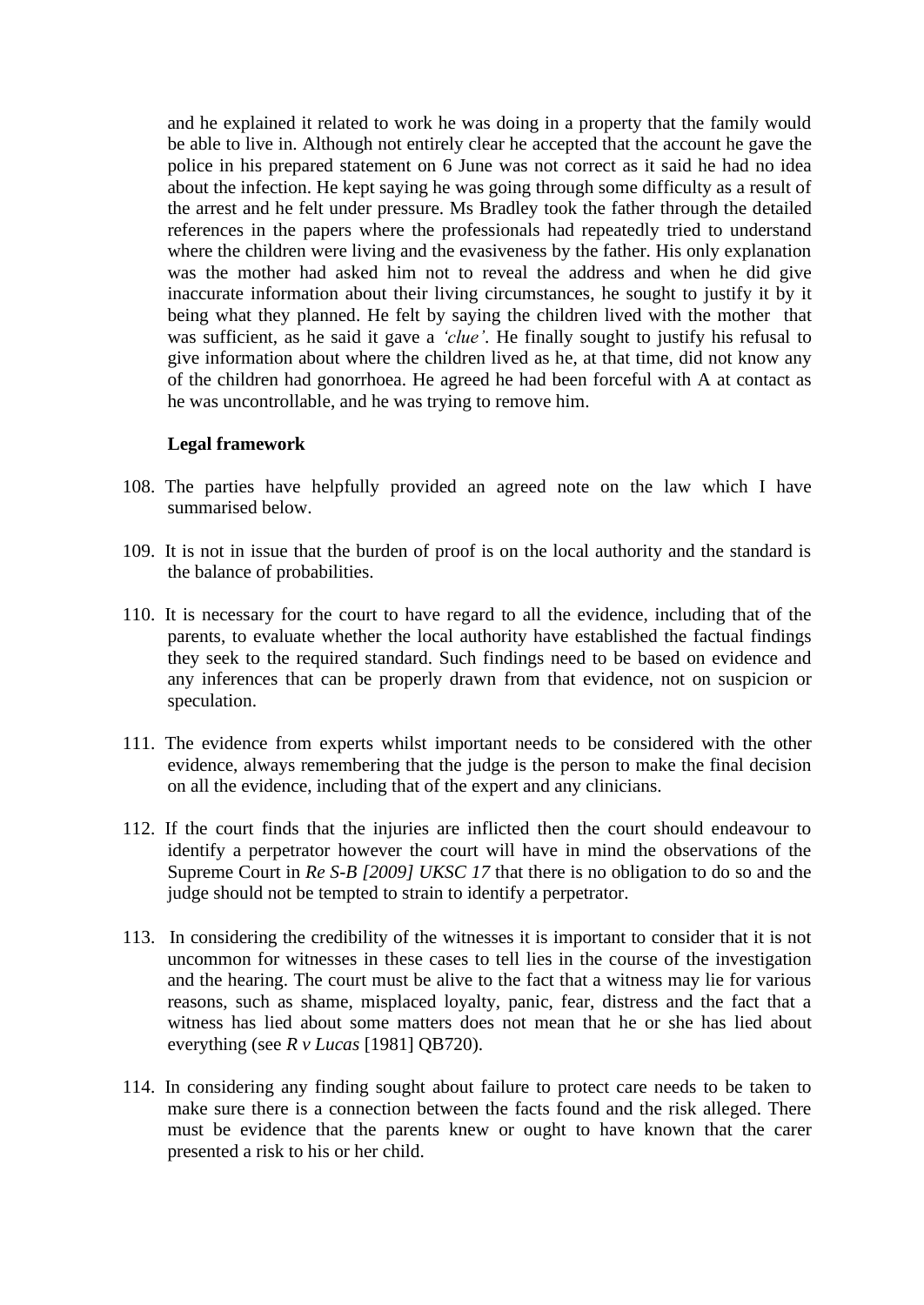#### **Submissions**

- 115. In her carefully crafted written submissions Ms Bradley sets out the basis she seeks to establish all the findings in the schedule dated 13 December. The evidence establishes that it is likely XA had the gonorrhoea infection during the relevant time and it is more likely than not that the children were infected by him through sexual contact. That is supported by the medical evidence. There was the opportunity for XA to do so during the time the family were in the home and the evidence establishes that the girls spent periods of time in his room with the door closed, which was not the position portrayed in the evidence prior to the statement from Y and the oral evidence. She relies on the risk-taking behaviour from XA which she explored in her questioning of him during his oral evidence and the evidence from the children in their ABE interviews to support the finding that XA silenced them. A combination of all these pieces of evidence can lead, she submits, to the court making the findings regarding sexual abuse against XA. She seeks to establish the findings regarding the parents failing to protect by drawing together various strands of evidence, such as XA's behaviour in the home, that should have put the parents on notice. In relation to the findings of physical harm by a wooden spoon against the father and the mother's failure to prevent it reliance is placed on the evidence from a number of different sources of what A is alleged to have said.
- 116. Mr Stevenson and Ms Whelan, on behalf of the father, join with the local authority in relation to the findings they seek regarding XA having gonorrhoea at the relevant time and the findings in relation to his sexual abuse of the children. Mr Stevenson does not support the findings against the father regarding his failure to protect as the evidence does not establish that he had the necessary knowledge about the arrangements in the address where the mother and children were staying, including the amount of time they spent with XA or had any basis to suspect the children would come to harm. The findings regarding his failure to give consistent accounts about where the children were living are explained by a number of factors including his fear of being considered neglectful. He rejects the findings sought about the wooden spoon and standing facing the wall due to the flaws in the way the information was recorded from the various witnesses, which undermines the reliability of the evidence such that it would not be safe to make such a finding.
- 117. Ms Chaudhry and Ms Harrington on behalf of the mother support in a low-key way the findings made regarding the allegations of sexual abuse against XA. Due to her relationship with F and the family this has been difficult for the mother. She rejects any findings that she has failed to protect the children relying on the evidence that there was insufficient to alert her to the extent of the risk XA posed. They submit the fact that the mother may have been somewhat slow and deliberate in her evidence is her style of communicating and should not be relied upon in any negative way.
- 118. Miss Collinson on behalf of the intervenor submits on the evidence the court cannot be sure that XA was infectious during the relevant period, which she submits as being May, due to the time the physical symptoms were seen in the children and he maintained his denial that he had sexually abused the children. She draws the court's attention to the evidence about possible non-sexual ways the infection can be transmitted, referring to the evidence of Dr L, the studies she referred to and slides from a recent lecture Dr L gave. In relation to the finding sought that XA frightened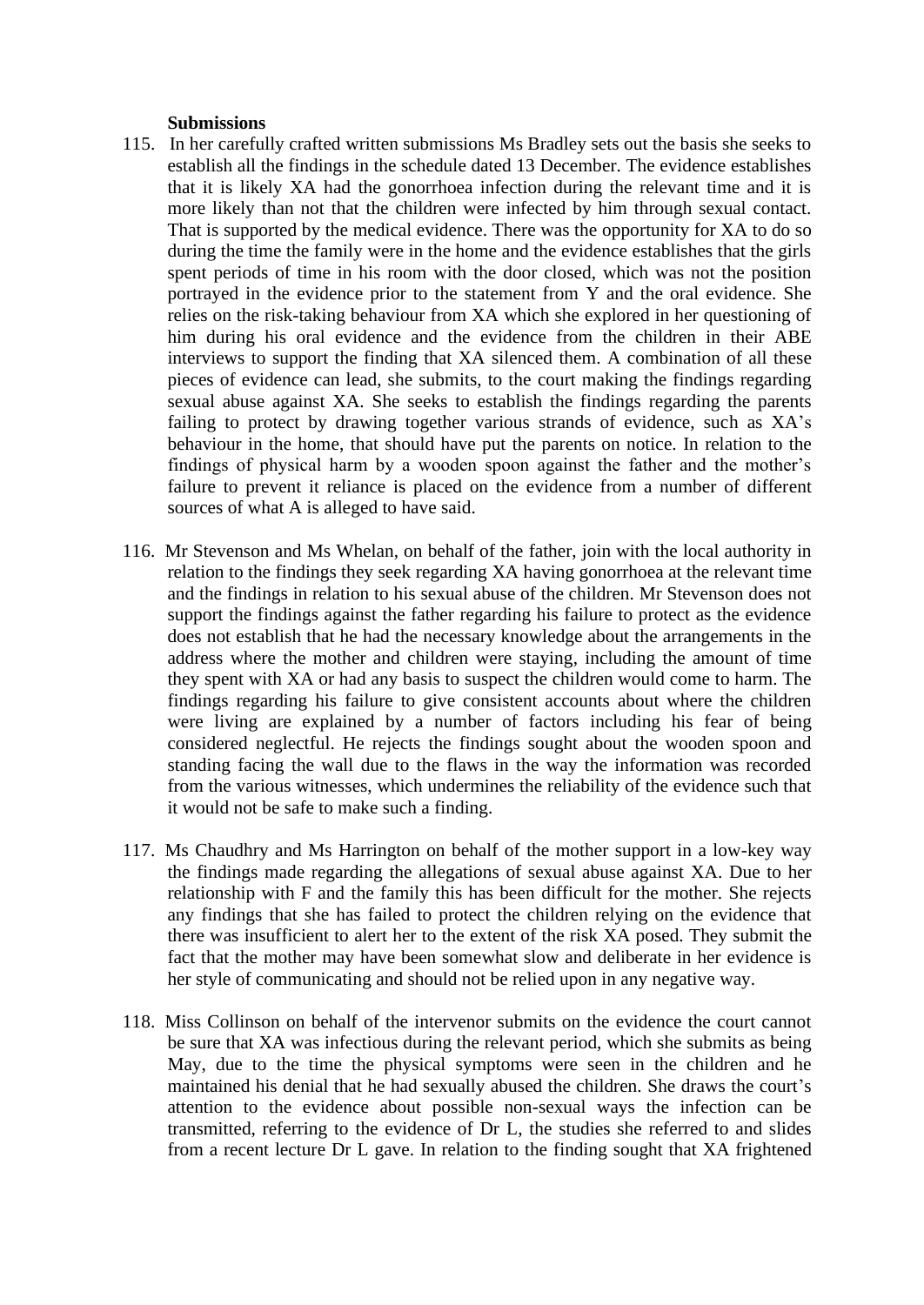the children she rejects that relying on the way the children presented themselves at the 4 June appointment and the content of the children's ABE interviews.

119. On behalf of the Children's Guardian Ms Budden's written submissions support findings being made in relation to the existence of the Nesseria gonorrhoea infection in the girls, that they were infected sometime between March and mid May 2018 and the mode of transmission was more likely than not to be sexual (findings 1,2 and 3). In addition, she supports a finding that the father physically chastised A with a wooden spoon and made him face the wall (finding 13). She questions whether the parents' can be found to have failed to protect the children from sexual harm when the timing in relation to details regarding the allegations made by S were after the mother and children had ceased residing at the property (findings 5 and 6). In the light of the parents evidence about the times when the children were not in their care she doesn't support a finding that if the children were only ever in the parents' care they must have known that XA sexually abused at least one of their children (finding 10). In relation to the other findings the written submissions set out the relevant evidence the Children's Guardian considers the court should bear in mind.

### **Discussion and Decision**

- 120. In this difficult and unusual case in considering the evidence, in particular of the parents, it is important to bear in mind the points very fairly set out by Ms Chaudhry on behalf of the mother that this family had to manage the difficult consequences of being homeless and since June 2018 the uncertainty caused by these proceedings including the complex way the evidence has unfolded with numerous hearings and a developing evidential picture. The continued uncertainty has been extremely difficult for all the parties, the parents and intervenor who face serious findings and each of the children who have had to manage over 18 months of uncertainty awaiting decisions about their future care.
- 121. In considering the evidence the court needs to keep in mind that the burden of proof is on the local authority, that any findings made should be based on the wide canvas of evidence and any inferences that can properly be drawn but not speculation. In addition to consider if the court does consider a witness has been untruthful the court must be careful to bear in mind that a witness may lie for various reasons and the fact that they have lied about some matters does not mean they have lied about everything.
- 122. Turning to the findings sought I propose to take them in turn, setting out my reasons for my conclusion in relation to each finding. In doing so I have regard to and have considered and evaluated all the evidence, both written and oral, and have carefully weighed up and considered the points made in the detailed submissions made on behalf of each of the parties.

### 123. **Finding 1 The children, D, Band C were infected with Neisseria gonorrhoea, isolated from the vulva, low vagina and throat.**

124. This is accepted by both parents and the Children's Guardian and not disputed by XA and is supported by the expert evidence form Drs Ghaly and Rothburn. The helpful table in Annex A of the mother's written submissions summarises the position accurately. D tested positive from the vulval swab taken on 17 May and in relation to the rectal and throat swabs taken on 25 May. Both B and C tested positive in relation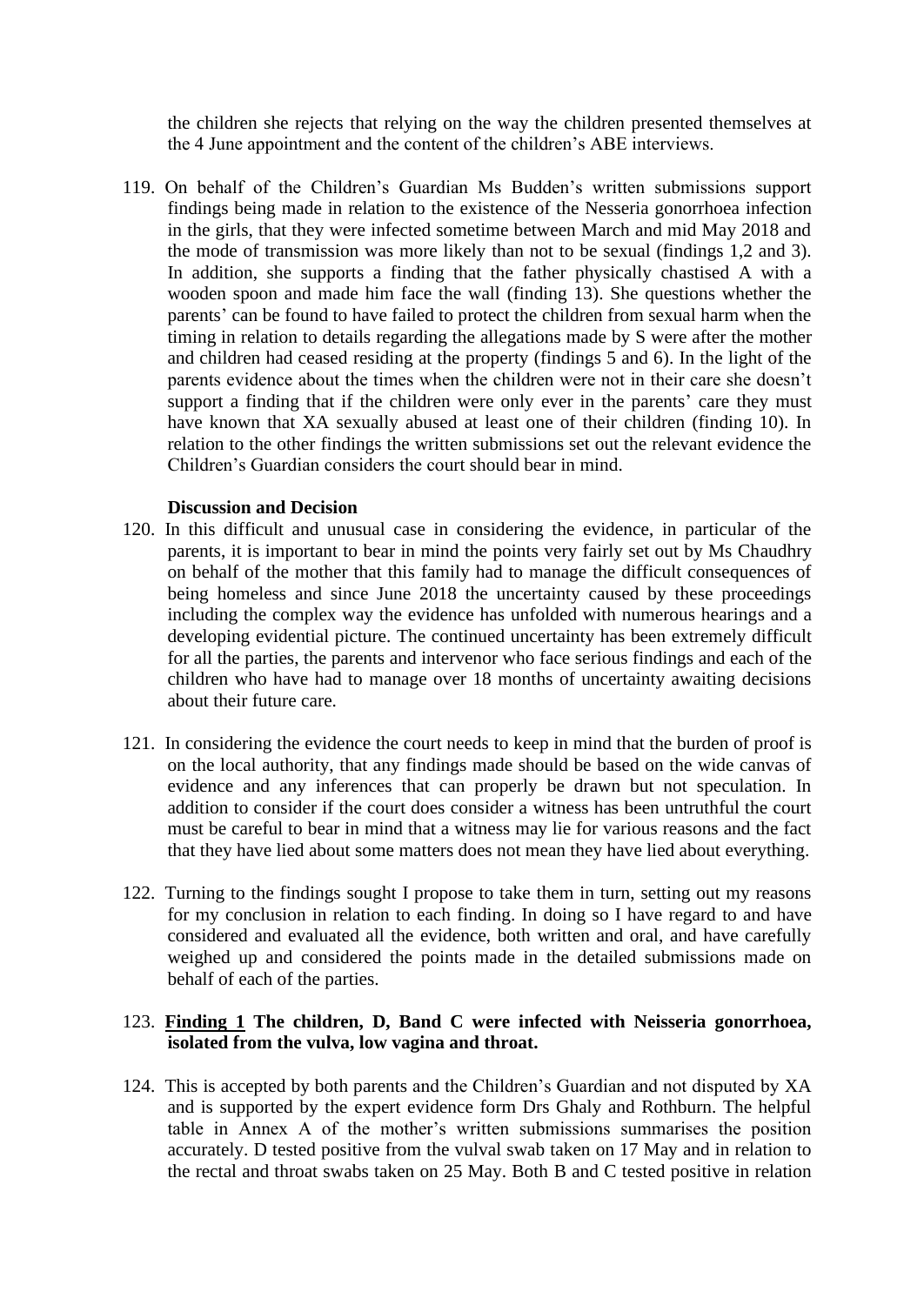to throat, vulval, lower vaginal and urine samples taken on 4 June. A's throat and urine samples taken on 4 June tested negative.

### 125. **Finding 2 D, B and C were infected with Neisseria gonorrhoea at some time from early March 2018 to mid-May 2018 whilst residing at G's home**

- 126. This is accepted by the parents and the Children's Guardian.
- 127. Miss Collinson raises the issue as to whether XA was still infectious in the relevant time period. He tested positive following the test taken from him on 20 March 2018, the test result was confirmed on 10 April 2018 and he failed to attend the appointment the following day. When he was next tested on 29 June 2018 it was negative. He was prescribed the antibiotic Co-Trimoxazale (septrin) on 20 March 2018 as a prophylactic in connection with his HIV status. If taken, Dr Ghaly's evidence was clear that septrin was not only not suitable for treating gonorrhoea but in any event it was an insufficient dosage to deal with the infection. He rejected the evidence from earlier studies that this could be sufficient. Dr Rothburn's evidence was different, he considered that septrin could treat the infection. What is not clear is whether XA took the medication, as his history of compliance with prescribed medication is far from certain and he could not recall what he did in his evidence. It is agreed between the medical experts gonorrhoea can be asymptomatic. Dr Ghaly considered the negative test on 29 June 2018 could also be explained by other reasons such as sampling issues, false negative or the passage of time. There was also uncertainty whether the treatment XA was given in June was before or after he was tested.
- 128. Miss Collinson submits this needs to be looked at in the context of the timing of signs for the infection in the girls, in D it was 15 May and, according to the mother, 3 June with Band C. If incubation is between 3 and 14 days before symptoms occur (according to Dr Ghaly in his evidence in the previous hearing) that would put the infection occurring during the first half of May. Dr Ghaly considered the infection could be asymptomatic for a period before then.
- 129. I have reached the conclusion that the girls were infected during the time period set out in the finding sought. This is supported by the findings of the tests on 17 and 25 May and 4 June together with the medical evidence relating to the incubation period. Having considered the evidence as a whole it is more likely to have been during the period they were residing at G's home and it was more likely than not XA was infectious during this period. I prefer the evidence of Dr Ghaly as summarised by Mr Stevenson in his closing submissions at paragraph 26 with his expertise in this area and clinical experience, in relation to the lack of effectiveness of the prescription of septrin on 20 March 2018 coupled with the likelihood of XA not being compliant in taking it due to his history, that he failed to attend the follow up appointment in April and the other evidence at that time in relation to his social isolation. Miss Collinson raises the issue of whether there was any other adult in the property with gonorrhoea who may have passed on the infection to the girls. Whilst statements were not taken from the grandparents, the evidence from F and G do not support them having the infection and no one suggested that to them. The evidence also does not support the children spending any significant periods of time with the grandparents during their time at G's property. There is the issue of non-sexual transmission which is dealt with under the next finding.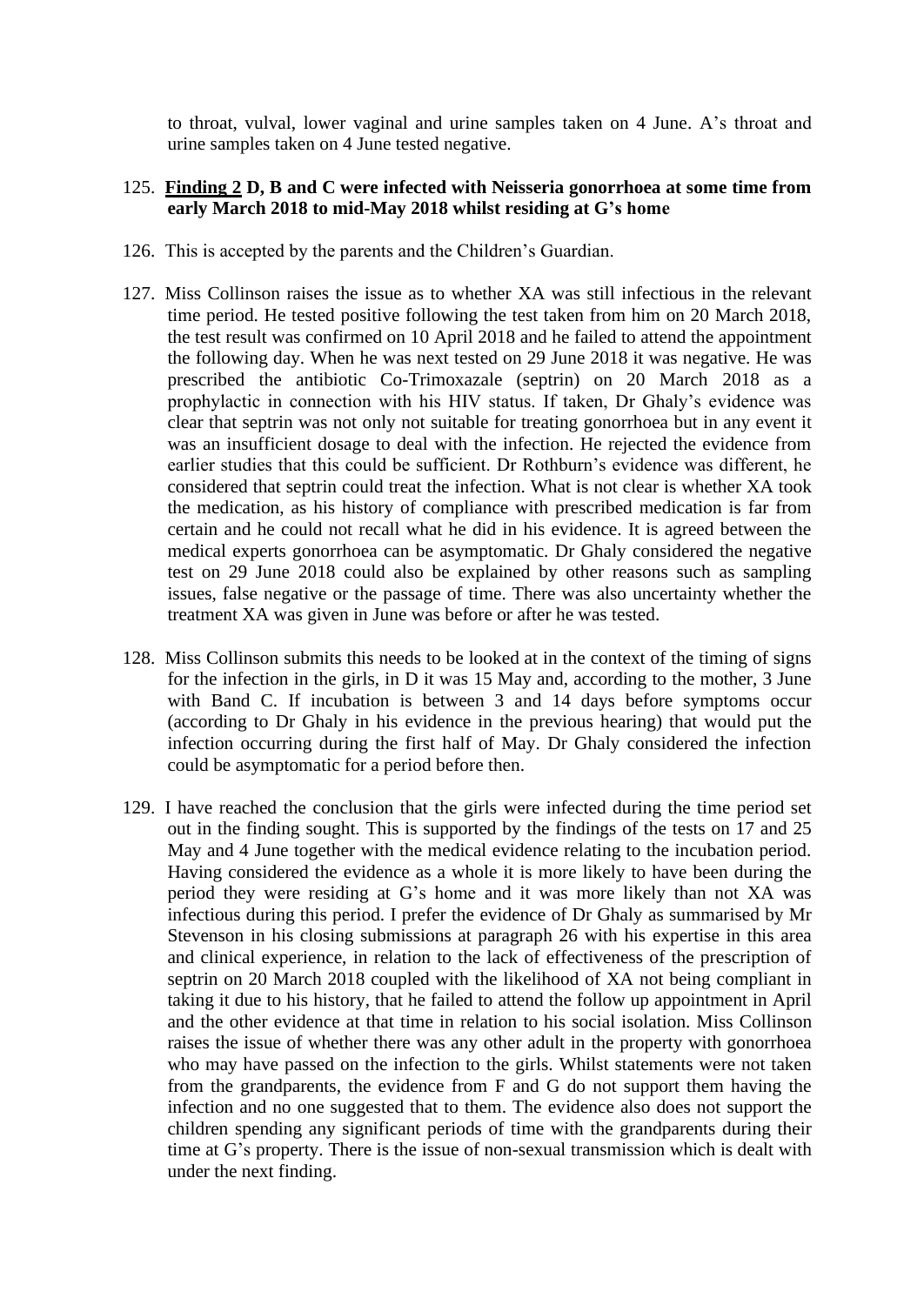#### 130. **Finding 3 The mode of transmission of D, B and C's infection is more likely than not sexual.**

- 131 There was some evidence that the state of the toilet at G's home was unhygienic due to the number of people using it and the particular health difficulties experienced by the grandparents that contributed to that.
- 132 Drs Ghaly and Rothburn in their written and oral evidence support the conclusion that the most likely mode of transmission is sexual. This position is supported by the RPCPH Guidance. Dr L in her email exchanges and oral evidence raises the possibility of non-sexual transmission. She has extensive clinical experience through her role at the Sexual Assault Referral Clinic and stated in her email *'the infection is almost always sexually transmitted but that in some cases in which there is no disclosure, no behaviour change and an absence of hymenal injury, the possibility of non-sexual transmission cannot be completely ruled out. Although unlikely and unproven, a non-sexual mode of transmission is thought most likely in overcrowded homes and humid environments such as bathrooms where the contaminated hands of carers and contaminated towels/linen may transmit the infection when caring for a child. This is based on findings from a small number of studies…''* Dr L's emails also referred to a passage by Patrick Kelly in an article written in 2014: *'The conclusion that STIs in young children are 'almost always' sexually transmitted is the conclusion most consistent with the microbiology, and is supported by international consensus guidelines. However, the 'almost' is a qualifier that acknowledges the possibility of*  rare or unusual mechanisms which may meet the microbiological criteria yet not *involve sexual abuse. In any individual case, the safety of the conclusion that a child has (or has not) been sexually abused must be built on the quality of the process by which it is reached – which must combine medical examination by an appropriately qualified examiner, high quality microbiology from sample collection onward, close attention to the safety and emotional welfare of the child and family and a careful multidisciplinary process characterised by excellent inter agency communication, peer review and a reluctance to jump to easy conclusions – whether those be conclusions for or against sexual abuse.*'
- 133 Drs Ghaly and Rothburn were united in their evidence that this infection is susceptible to dryness and in Dr Ghaly's view would only survive for a very short period of time on a toilet seat. Whilst Dr Rothburn was perhaps more open to consideration of it surviving for a longer period in humid and unhygienic conditions his position was not founded on any firm evidence (clinical or otherwise) and, as he observed, does not account for the fact that it was found in multiple sites or how it would get into the vulva.
- 134 I have carefully considered whether one of the girls could have been infected by a non-sexual way, such as through the bathroom, and then gone on to infect other areas in her body, as well as pass on the infection to one or both of her siblings. Whilst I can't rule that out completely when looked at in the context of the medical evidence about the susceptibility to dryness, the lack of any research to underpin this analysis as the cause and the evidence that points the other way, such as the evidence of Drs Ghaly and Rothburn, and the infection being found in multiple sites I have reached the conclusion that it is more likely than not the mode of transmission was sexual.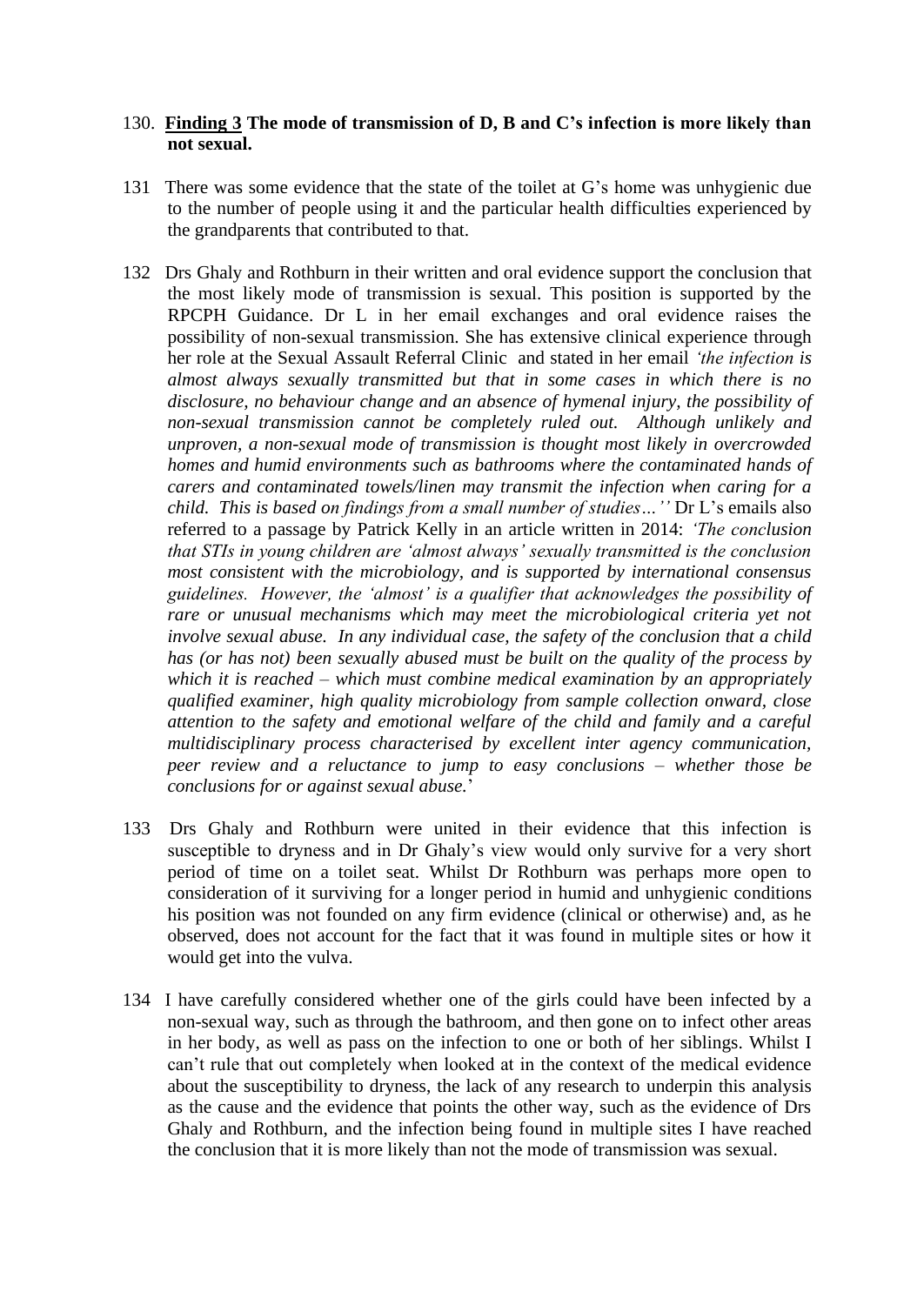### 135 **Finding 4 XA has infected at least one or all of the children through sexual contact**

- 136 XA denies that he has had any intimate sexual contact with any one or more of the subject children and denies that he has infected any of the children through sexual contact. It is right the girls have made no allegations of sexual contact against XA, either in their ABE interviews or to anyone else. There is also no evidence of any physical signs of sexual contact or sexualised behaviour.
- 137 XA is the only person who came into contact with the children during the relevant period in 2018 who is known to have been infected by gonorrhoea. He was living at the property and was not working for most of the time they lived there. As was demonstrated through the analysis of the school records the girls spent the majority of their time at the property (26 non-school compared to 29 school days plus weekends) and they did not often go out. D did not attend nursery so was present in the home throughout the period.
- 138 The evidence in relation to the degree of contact that there had been between XA and the girls changed significantly following the receipt of the statement of S's mother, Y, and the further ABEs of the children on 23 November 2019.
- 139 The position prior to that was the mother has been saying in her statement of 11 July 2018

Para 6 *'I can confirm that at no time were the children left unsupervised. I would always make sure the children were not left alone; they were either with me or with their father. D in particular is very clingy and she would never leave my side.'* 

Para 12 *'There was an occasion I remember when we were at the property when XA drove us to buy fish and chips but this was a one off and again the children were not left alone with him.'*

- 140 In his statements XA echoed the same position in his statement dated 5 August 2019 at para 3 '*I confirm that I have never spent any time alone with the children….* And at para 4 *'I was never alone with the children for even a period of 5-10 minutes.'*
- 141 The court now has a very different picture. Y's statement to the police stated that on an occasion when she visited G's property when the subject family were staying there the girls were in XA's bedroom. She states

'*I asked the mother where her children were and she said: 'In XA's room'. So then I went into XA's room. There was XA sitting on the bed, at the far end by the wall, and then two of the mother's daughters were sitting next to him on the same side of the bed, playing on some electronic games device, and then the third girl came in whilst I was talking and saying hello. I asked their names. The third girl stood next to the two girls on the bed and joined in playing with them. I had a little chat with them…'* 

In her oral evidence Y described seeing the two girls (B and C) sitting on the edge of one end of XA's bed using an electronic device and XA was at the other end facing the television and clarified that it was the youngest girl who came into the room while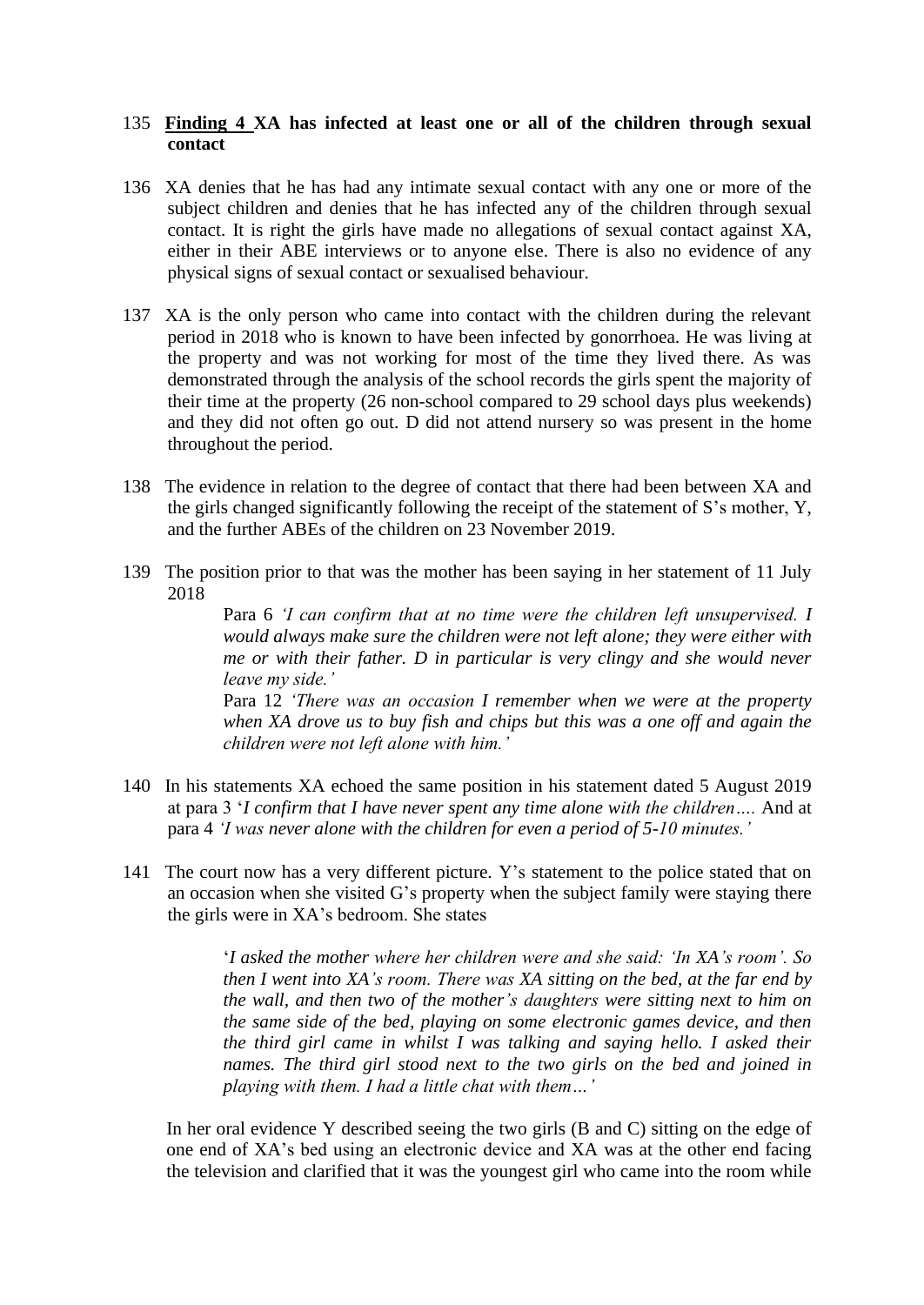she was there. She said that the door was pulled closed but not locked. She did not notice anything untoward.

- 142 In her ABE interview C said that they went into 'XA's' (the name she used for XA) room to see him, to talk to him and once they went on his phone.
- 143 In his evidence XA said that having heard Y's evidence he remembered her visit and that the girls were in his room. He said that the girls spent time in his bedroom on 3 or 4 occasions and that C borrowed his phone charger most days. He said that he was never in the house alone with the children, which was what he said he was referring to in his statement. He said that he did not go up to the attic room while they were there.
- 144 In her evidence the mother has now agreed that C borrowed his phone charger most days and has conceded that there were a limited number of occasions when the girls spent time in his bedroom. She agrees there was a time(s) when she popped her head around the door to check the children were not annoying him. She does not agree that she told Y that the children were in XA's room when she visited. I reject the mother's evidence where it differs from Y, the mother's account of what was going on has been far from consistent. What was notable about Y's evidence is the fact that it seemed to portray something (as in the children being in XA's room) that was not out of the ordinary in that household at the time.
- 145 The evidence is now that there were (at least) 3 or 4 occasions when the girls were alone with XA in his bedroom. Y told the court that the door was pulled closed but not locked when she visited and XA has said he prefers to keep the door to his room closed. It is right that there is no evidence that anyone noted anything of concern about the way XA behaved towards the children but that has to be looked at in the context of the developing evidential picture regarding the actual contact he had with the girls and that is it very likely it mostly took place behind closed doors.
- 146 Both the mother and XA seek to suggest that the content of their statements were to be read in the context of XA not being alone in the house with the girls. I reject that as a credible explanation as it was perfectly clear it was not limited to that and in my judgment presented and maintained a false picture of the position for a considerable period of time.
- 147 The evidence in relation to XA's lifestyle and drug taking whilst not on their own determinative provide a context in which his evidence needs to be viewed. As the father said he had always found XA to be quiet and well mannered, yet for part of his life at this time that was not the position. XA is someone who appears to be adept at hiding the reality of what is going on. He engaged in very risky behaviour through his drug taking. Whilst it is not suggested he was taking drugs at the house he is likely to have been there when he was still suffering the after effects and has demonstrated an ability to successfully conceal from others what is going on in his life and how he behaves.
- 148 Consideration also needs to be given to the evidence that he knew about the children having gonorrhoea in early June yet did not give any information to the authorities about his recent testing. At that time, he had still not attended any medical appointments following being informed he had the infection. Miss Collinson relies on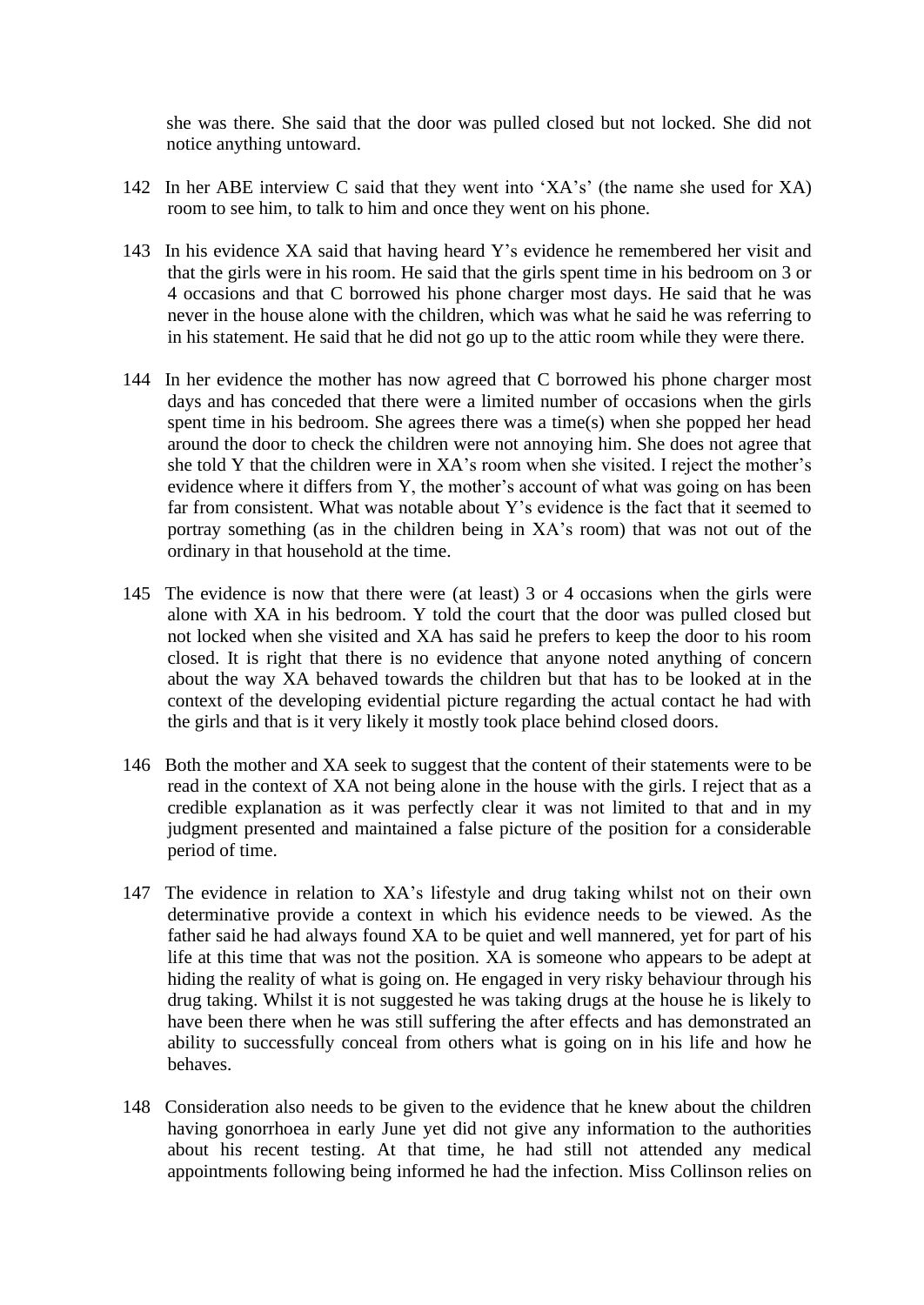his evidence that he undertook the internet searches which confirmed the most likely transmission of the infection was sexual, and as he denied any sexual contact he did not consider he could be the source of the infection. Looked at in isolation that could be credible but when it is considered together with the other internet searches the position, in my judgment, looks different both in relation to their content and timing. The searches included "Can a child get an STD?" "How do you catch gonorrhoea?" "If a 9-year-old touches a 5-year-old" "Who sees my STI results?" "Do I have to disclose my STI infection to the Courts" and "Can police look into STI files". I reject XA's explanation for the search 'if a 9 year old touches a 5 year old' as referring to the allegations made by S as the ages correlate more closely with the children in this case than the circumstances of S's allegation.

- 149 Whilst the transcript of S's video recorded interview is in the papers, as well as the statements of his mother and sister I agree with the submission of Miss Budden that this evidence should not be taken into account, by way of propensity or otherwise. The evidence is hearsay and the local authority have not sought findings or sought to call S to establish whether they are true. In the circumstances of this case where it is denied by XA and for the reasons articulated by Sir James Munby in *Re A (Application for Care and Placement Orders)* [2016] 1 FLR 1 at paragraphs [7] to [10] I am satisfied I should not take this hearsay evidence into account to establish the truth or otherwise of the findings in relation to the girls.
- 150 Drawing the evidence together I consider it is more likely that despite the way the evidence was initially given in the statements XA had the infection at the relevant time and had the opportunity to infect the girls with gonorrhoea. They were regular visitors to his bedroom, the door was closed and there was little by way of monitoring of the girls when they were inside the room. It is more likely than not that the mode of transmission was sexual, as the medical evidence supports, and the mode of transmission does not necessarily mean there will be physical evidence of sexual abuse with the girls to support that conclusion. I have carefully weighed in the balance that the children have not made any allegations either in the ABE interview or otherwise and apart from the account given by C of being frightened in her second ABE interview, which appears to be supported by evidence of an event that chimes with the account given by her, the children do not display any real fear or concerns about their contact with XA. However, when balanced with the other evidence that does not drive the court to a different conclusion. There is no evidence of the children engaging in sexual or other intimate contact with each other and they wore clothes when they went to bed. As a result, it became increasingly remote that one child was sexually abused and thereafter infected the others, particularly as the infection was in multiple sites.
- 151 I agree with Mr Stevenson that the following findings can properly be made on the evidence:
	- (1) That XA was infectious at the time of the subject family's stay at G's home and, after 10 April 2018, he knew about this and failed to take steps to be treated;
	- (2) XA had the opportunity to infect the girls with gonorrhoea they were regular visitors to his bedroom, the door would be closed, and there was little by way of monitoring of the girls when they were inside;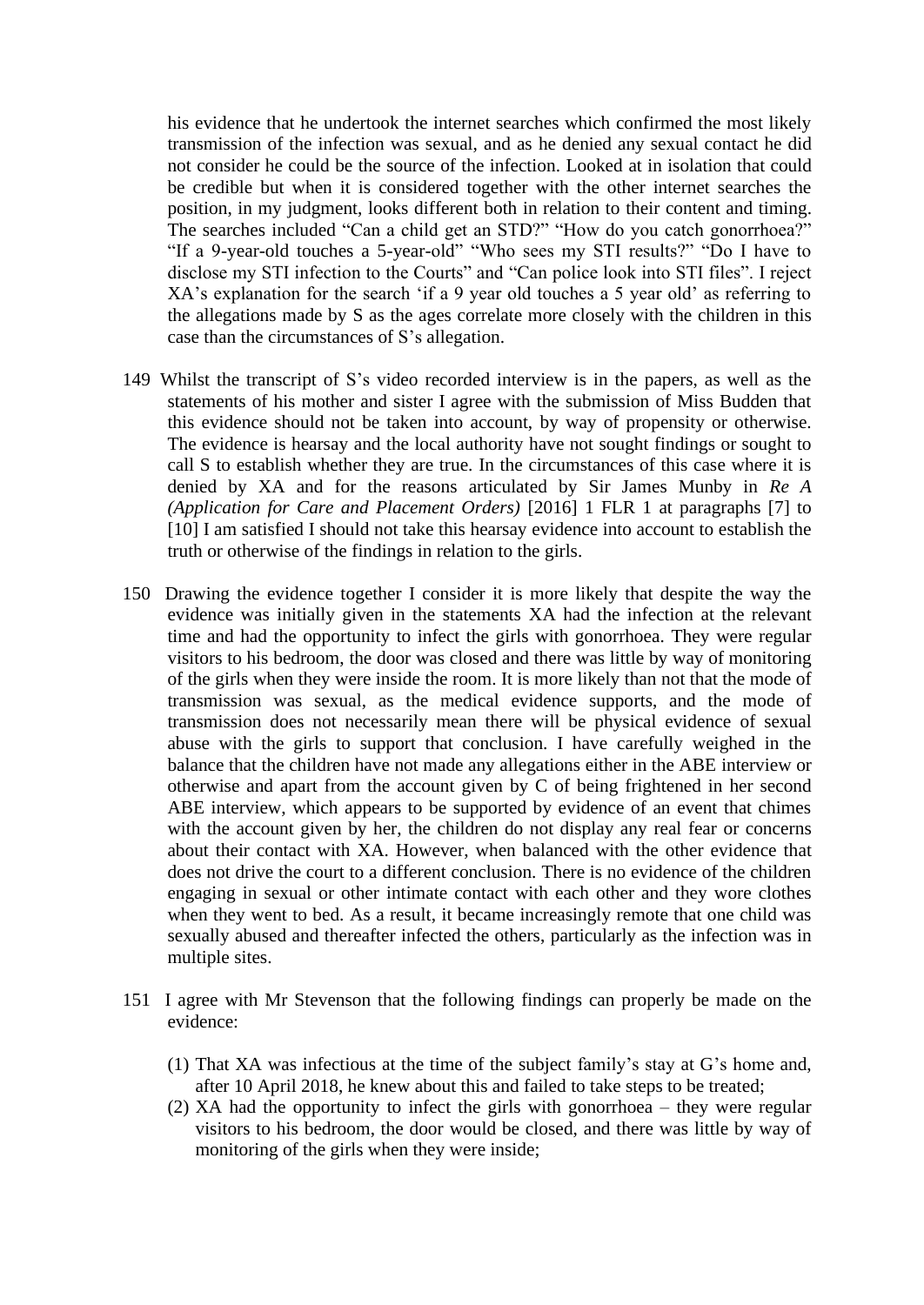- (3) XA has sought to mislead and conceal that he was infectious with gonorrhoea when the girls were living with him; and therefore
- (4) On the balance of probabilities, it is XA who infected the three children with gonorrhoea.

## 152. **Finding 4A XA has frightened and thereby silenced the children from speaking about the sexual abuse of them by XA**

- 153. I am not satisfied that this finding is established on the evidence to the required standard. Whilst it is correct there are curious and some concerning features of the children's ABE interviews which raise a suspicion that such action was taken by XA (for example the events described by C, in the second interview not using his name) there is equally some evidence from the mother to support one of the events described by C which put it in a different context. It is also of note that when Dr P saw the children on 4 June and asked whether anyone had touched them their answers in denying such behaviour appeared genuine, spontaneous and appropriate for children of their age.
- 154. I agree with the observation by Ms Bradley that XA's relationship with the children was not straightforward. In his evidence there appeared to be a conflict, on the one hand they irritated and bothered him, but he also felt sorry for them and describes them coming into his room and just sitting on his bed or standing in the room.

## 155. **Finding 5 In the event that XA has sexually abused the children whilst the children were in the care of the mother, the mother has failed to adequately supervise and protect them from harm.**

- 156. I do not support this finding being made. I agree with Ms Budden a finding of failure to supervise and protect cannot be made against a parent on a strict liability basis, it must involve a degree of fault on the part of the parent.
- 157. There is no evidence to suggest that the mother knew that XA was a sexual risk during the period of time that the mother and children were living at G's property.
- 158. Prior to the allegations being made by S (which was after the children had left G's home) the only knowledge that G (and possibly F) had of XA's sexual behaviour was that he was gay and was HIV positive and that he sometimes stayed away overnight. The mother described discussing with XA in general terms his issues and the difficulty he was experiencing in his relationship with his mother at the time but the evidence does not establish that she knew or ought to have known he was a risk in terms of sexual harm
- 159. However, what I am satisfied of is that the mother was untruthful in her initial accounts about her supervision of the children during the relevant time. I reject her explanation that, like XA, she was referring to the children not being left alone in the house with him. The evidence establishes through the accounts given by F and G, and more latterly by Y, XA and the mother, that A, B and C, and to a lesser extent D, spent considerable periods outside the direct supervision of the mother within the property, which included times spent in XA's room with the door closed.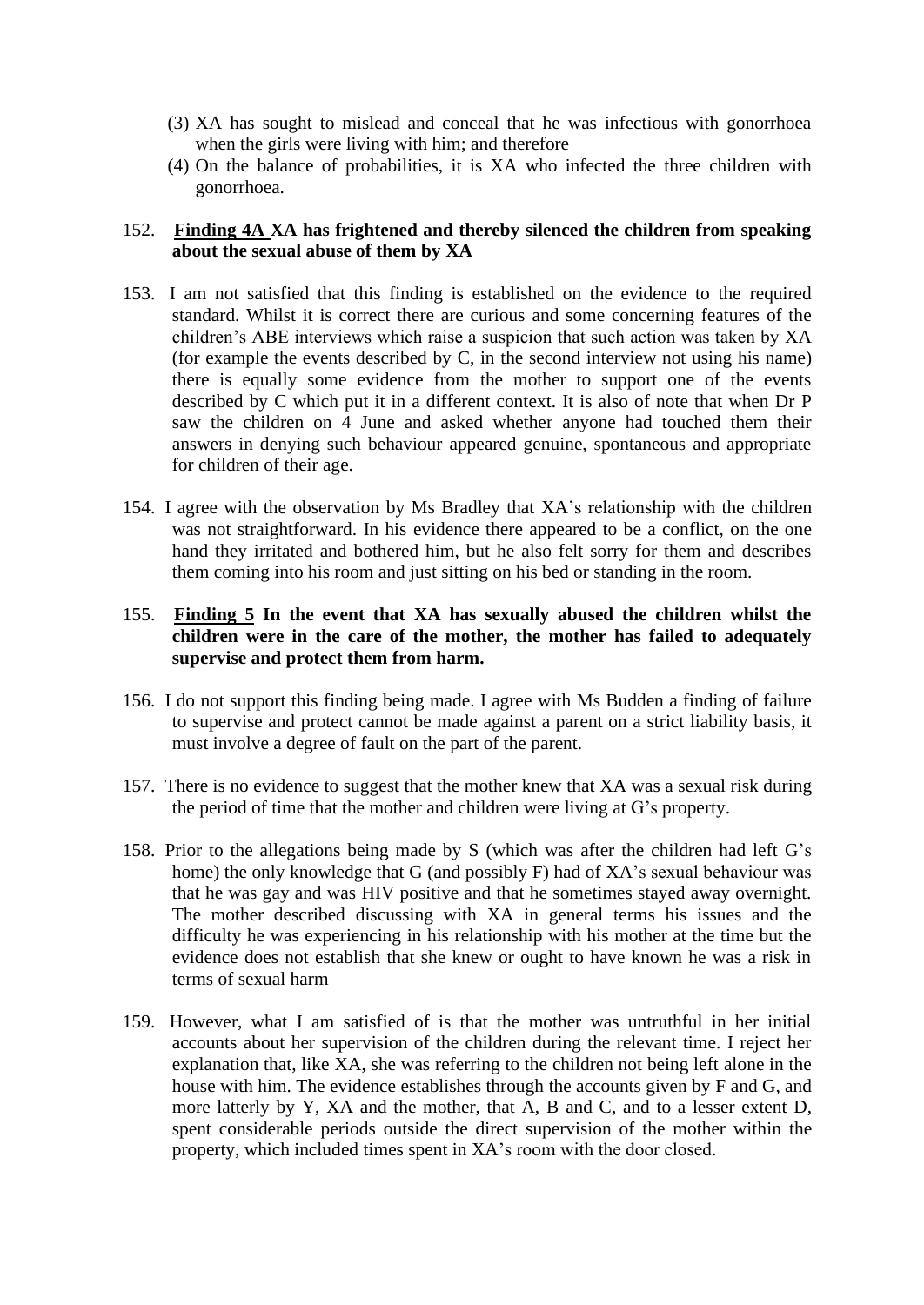- 160. **Finding 6 In the event that XA has sexually abused the children whilst the children were in the care of the father, the father has failed to adequately supervise and protect them from harm.**
- 161. The evidence establishes that the mother was the children's main carer when they were at the property although the father visited regularly in the early stages of their time there.
- 162. There is no evidence to suggest that the father knew that XA was a sexual risk during the period of time that the mother and children were living at the property. In his oral evidence he expressed his genuine shock at what he had learned about XA during this hearing.
- 163. The evidence does not support this finding.
- 164. **Finding 7 The father has not been truthful and has provided inconsistent accounts, including to professionals, about the care arrangements for the children and his own living arrangements from 24 March to 5 June 2018 and sought to minimise his attendance at the property**
- 165. I am satisfied this finding is established. Whilst the father's explanation for the untruthful account given in paragraphs 27 and 28 of his first statement that he stayed at the property in the early stages of their time there to avoid any suggestion that he was neglectful it has to be seen in the wider context of the opaqueness of his accounts to various professionals about the parent's and children's living arrangements. His lack of openness and clarity about where they were all living, together with the older children's significant absences from school caused additional delay and confusion for the professional network preventing them from being able to safeguard and support the children.

# 166. **Finding 8 The mother has not been truthful about the care arrangements for the children and the extent of her supervision of them when they were residing at the property**

167. I consider this finding is established for reasons I have already touched on. In reaching my conclusion I have carefully considered the reasons the mother gives for her varying accounts. She has experience of the care system in her background, she felt let down by the authorities over the difficulties the family were experiencing in securing housing and did not want to upset the delicate position she found herself in with the children, in overstaying by a significant period of time at the property. Even making all due allowances for those considerations the hard facts are three of her children had the gonorrhoea infection in multiple sites which resulted in their removal from her care. The evidence suggests that she was really only willing to consider the infection being caused through unhygienic conditions in the home and not, as she should have done, consider as a parent what other sources of the infection there could have been. She readily recognised to Dr P she knew it was a STI. Her failure until very recently to give a more realistic account of her level of supervision of the children in the property has played a part in preventing these proceedings reaching a conclusion with the benefit of all the relevant evidence. If she had given the account she now gives about the level of contact the children had with XA, or at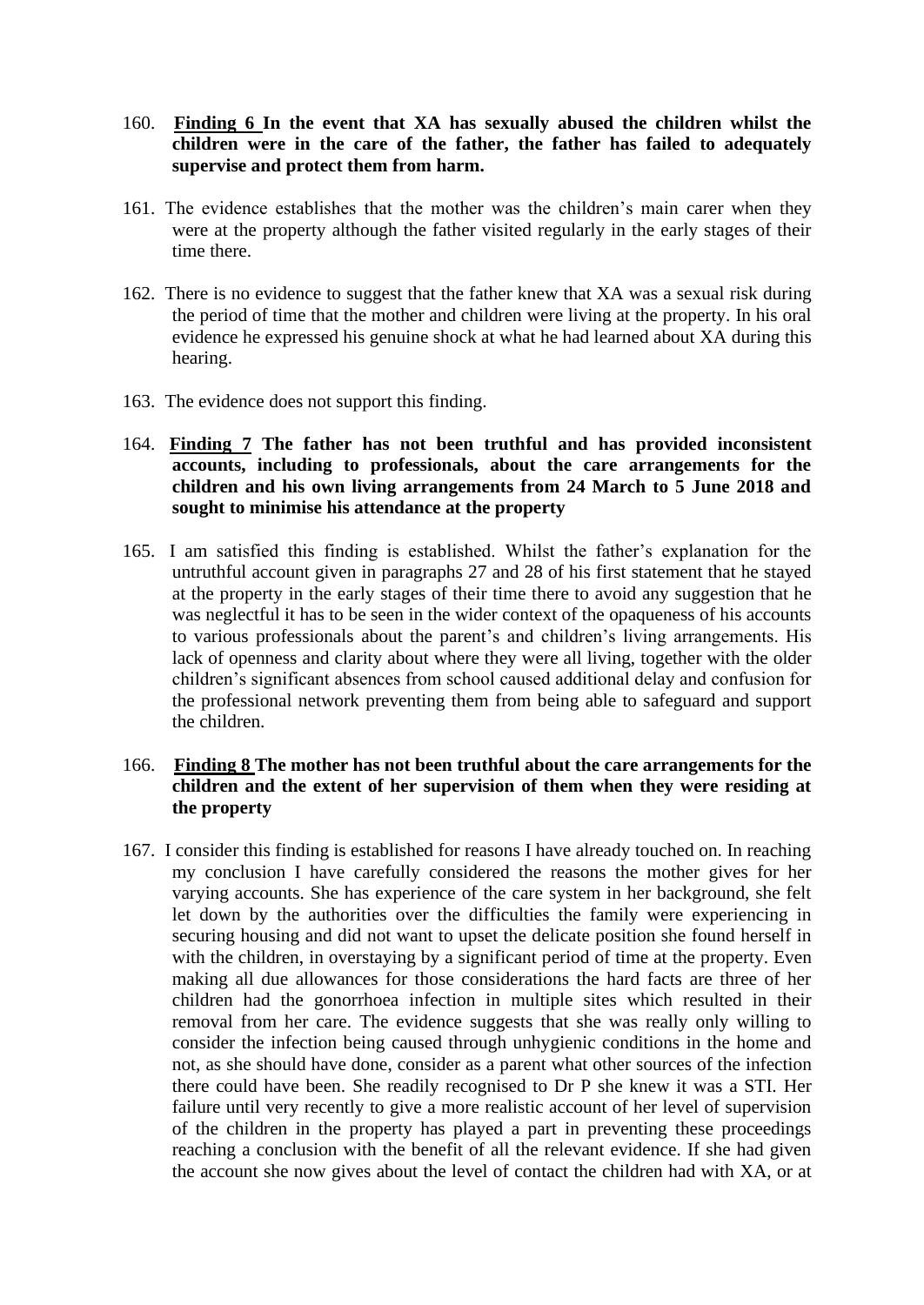the very least accepted that was a possibility it is very likely to have prompted much earlier investigation of the circumstances of who lived at the property and probably earlier resolution of the proceedings and significantly reduced the risk of findings being sought and made against the father.

## 168. **Finding 9 Neither the mother nor the father have provided any reasonable explanation for how the three children became infected.**

- 169. In relation to the mother this is really another aspect of the previous finding that if she had been more truthful in her account of the circumstances of the children and her level of supervision it may have led to earlier investigation of the occupants of the property. I agree.
- 170. In relation to the father I accept the submissions of Mr Stevenson that this is not established in relation to him as the evidence demonstrates from a relatively early stage of the period the mother and children were living in the property he was limited to the sitting room during his visits and they reduced over time. He was, in effect, reliant on what he was told by the mother which as he explained in his oral evidence, he feels let down by the mother that he wasn't giving the true picture at an earlier stage.
- 171. A further aspect of the evidence that has troubled the court is the parent's respective reactions to being informed their children may have gonorrhoea. For some reason it appears the father did not know about the medical appointment on 25 May 2018, although on his account he left it with the mother after the 17 May 2018 appointment to follow it up. Also, the medical records demonstrate that he was informed about the positive results in relation to D on 31 May 2018 (despite saying in his prepared statement when interviewed by the police that he didn't know prior to his arrest). In his oral evidence he seemed unable to give any coherent account that following his shock at receiving this information what steps he took to discuss this with the mother and try and understand how D could have been infected with a sexually transmitted disease. The evidence suggests there was little, if any, discussion between the parents about this, either at that time or subsequently, despite it being very shocking news to both of them about serious harm that had occurred to their children. This reflects some worrying dynamics in the relationship between the parents.

## 172. **Finding 10 If the parents are being truthful in their accounts that the children were only ever in their sole or joint care then either or both parents must have known that XA was sexually abusing at least one of their children.**

- 173. The parents are no longer saying that the children were only ever in their sole or joint care. There is no evidence that either of the parents knew that XA was sexually abusing any of their children. In those circumstances I agree with Ms Budden a finding being made in these terms is not supported.
- 174. **Finding 11 In failing to inform professionals as to the extent of XA's contact with the children the parents have hindered and delayed the investigation into how and by whom the children came to be infected.**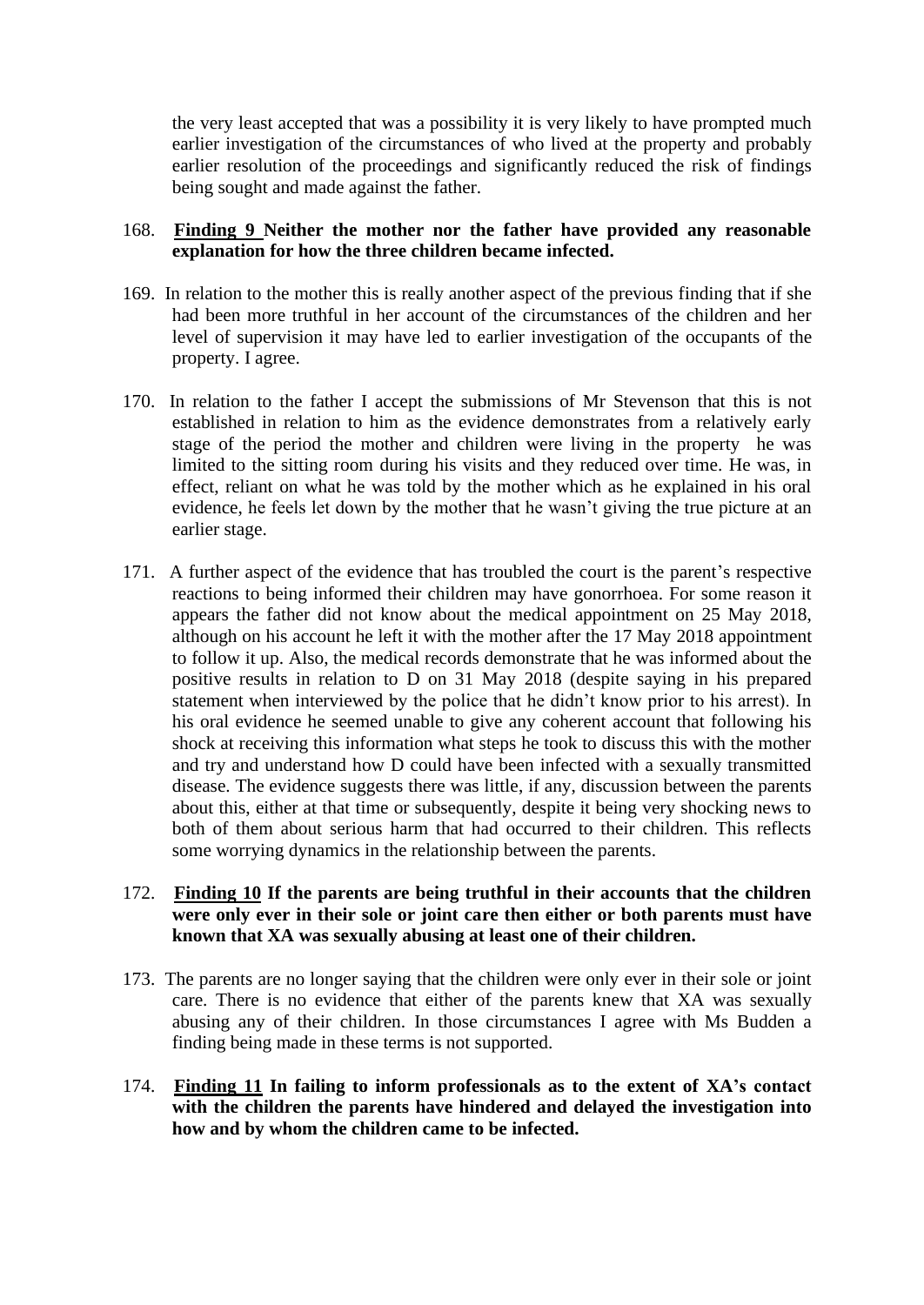175. For the reasons already given this is not established in relation to the father as he was reliant on what he was told by the mother about the care arrangements at the property

.

176. For the reasons already given I consider this is established in relation to the mother. Her account until relatively recently that the children were not out of her sight has now significantly changed. If that account had been given earlier it is very likely that earlier steps would have been taken to investigate the living circumstances at the property, both by the local authority and probably the police.

# 177. **Finding 12 Further, the parents hindered and obstructed the investigation by refusing to disclose the children's address to professionals.**

178.| I am satisfied that both parents hindered and obstructed the investigation by failing to give reliable information about the children's address. The father can have been in no doubt that the information was required and requested and his explanation that the accounts he gave related to what he hoped would be the position lacked any credibility. Whilst I take into account the sensitivity of the position both parents had with the other occupants of the property there is no evidence of any attempt by them to explain to F why the information was being requested, other than possibly on one occasion. I accept the detailed references in paragraphs 12.2 – 12.12 of Ms Bradley's closing submissions demonstrate the extent of 'smoke and mirrors' the varying accounts given by the parents created, to the detriment to each of their children.

# 179. **Finding 13 The father has physically chastised A by 'whipping' him on the palm of his hand with a wooden spoon on numerous occasions and making A face the wall for a long time.**

- 180. This is denied by the father although he accepts that he has smacked A with his hand and held a spoon up as a warning on at least two occasions. He accepts that he made A face or stand by the wall but not for long periods, no more than 10 minutes.
- 181. A has made these allegations to a number of people including the IRO on 14 August 2018 (as detailed in her statement dated 28 August 2018), which B and C agreed were true. The IRO made a further statement dated 11 December 2019 providing information about how she had made her notes. She produced a note that she had dictated to herself sent at 14.29 on 14 August 2018. She also produced a note of a telephone conversation that she had with the Guardian the following day which she sent to herself at 12.44. Mr Stevenson on behalf of the father made some criticisms of her system of record keeping, including not keeping any original notes, and not always recording the actual words that were used which undermined, he submits, the credibility of her account.
- 182. The Guardian also produced her note of her conversation with the IRO.
- 183. In addition to this evidence from the LAC review in August the court has evidence that on 12 March 2019 B said to the Guardian 'I feel disgusted when my dad smacks me on my hand with a spoon when being naughty'.